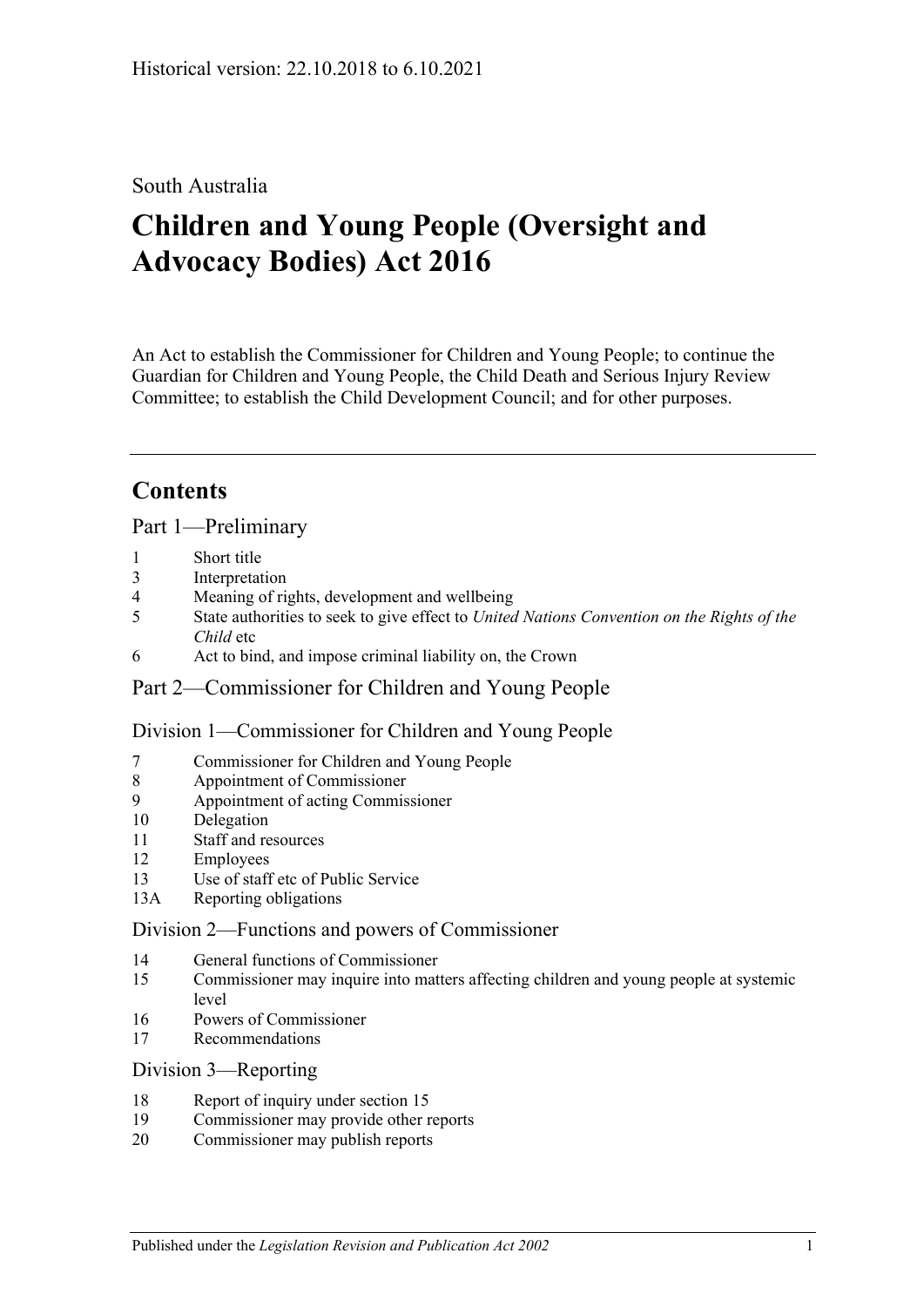## Part [3—Guardian for Children and Young People](#page-10-4)

- [Guardian for Children and Young People](#page-10-5)
- [Terms and conditions of appointment](#page-11-0)
- [Delegation](#page-12-0)
- [Staff and resources](#page-12-1)
- [Use of staff etc of Public Service](#page-12-2)
- [Functions and powers of Guardian](#page-12-3)
- [Participation of children and young people in development of practices etc](#page-13-0)
- [Reporting obligations](#page-13-1)
- [Guardian may provide other reports](#page-13-2)

## Part [4—Child Death and Serious Injury Review Committee](#page-14-0)

- [Continuation of Child Death and Serious Injury Review Committee](#page-14-1)
- [Terms and conditions of members](#page-14-2)
- [Presiding member](#page-15-0)
- [Procedures of the Committee](#page-15-1)
- [Delegation](#page-15-2)
- [Staff and resources](#page-15-3)
- [Use of staff and facilities etc](#page-16-0)
- [Functions of the Committee](#page-16-1)
- [Powers of Committee](#page-17-0)
- [Reporting obligations](#page-17-1)

#### Part [5—Referral of matters](#page-18-0)

- [Guardian or Committee may refer matter to Commissioner](#page-18-1)
- [Commissioner, Guardian and Committee may report, and must refer, certain matters to](#page-18-2)  [appropriate body](#page-18-2)
- [Commissioner and Guardian may make complaints to Ombudsman](#page-18-3)
- [Commissioner and Guardian may make complaints to Health and Community Services](#page-19-0)  [Complaints Commissioner](#page-19-0)
- [Immediate reports to Parliament](#page-19-1)
- [Referral of matters to inquiry agencies etc not affected](#page-20-0)

## Part [6—Child Development Council](#page-20-1)

#### Division [1—Child Development Council](#page-20-2)

- [Establishment of Child Development Council](#page-20-3)
- [Terms and conditions of membership](#page-20-4)
- [Presiding member and deputy presiding member](#page-21-0)
- [Delegation](#page-21-1)
- [Committees](#page-22-0)
- [Council's procedures](#page-22-1)
- [Commissioner or representative may attend meetings of Council](#page-23-0)
- [Staff and resources](#page-23-1)
- [Use of staff etc of Public Service](#page-23-2)
- [Functions and powers of Council](#page-23-3)
- [Reporting obligations](#page-24-0)

#### Division [2—Outcomes Framework for Children and Young People](#page-24-1)

- [Outcomes Framework for Children and Young People](#page-24-2)
- [Statutory duty of State authorities in respect of Outcomes Framework](#page-25-0)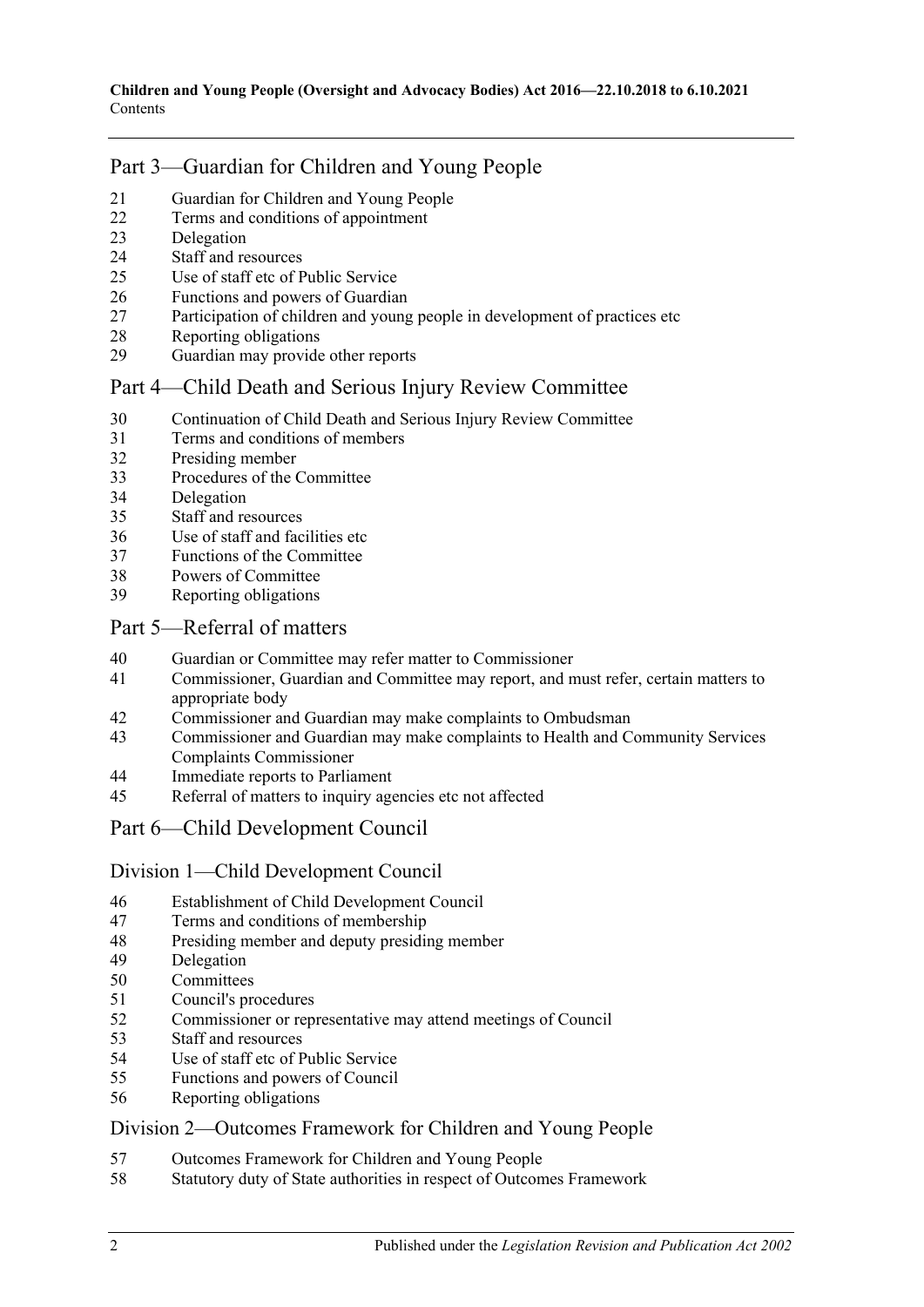## Part [7—Information gathering and sharing](#page-25-1)

- 59 [No obligation to maintain secrecy](#page-25-2)
- 60 [Commissioner may require State authority to provide report](#page-25-3)
- 61 [Commissioner or Guardian may require information](#page-26-0)
- 62 [Sharing of information between certain persons and bodies](#page-26-1)
- 63 Interaction with *[Public Sector \(Data Sharing\) Act](#page-27-0) 2016*

#### Part [8—Miscellaneous](#page-27-1)

- 64 [Obstruction etc](#page-27-2)
- 65 [False or misleading statements](#page-28-0)
- 66 [Confidentiality](#page-28-1)
- 67 [Victimisation](#page-28-2)
- 68 [Protections, privileges and immunities](#page-29-0)
- 69 [Service](#page-30-0)
- 70 [Review of Act](#page-30-1)
- 71 [Regulations](#page-31-0)

Schedule [1—Transitional provisions](#page-31-1)

Part 6—Transitional provisions

12 [Guardian for Children and Young People](#page-31-2)

[Legislative history](#page-32-0)

## <span id="page-2-0"></span>**The Parliament of South Australia enacts as follows:**

## **Part 1—Preliminary**

#### <span id="page-2-1"></span>**1—Short title**

This Act may be cited as the *Children and Young People (Oversight and Advocacy Bodies) Act 2016*.

## <span id="page-2-2"></span>**3—Interpretation**

(1) In this Act, unless the contrary intention appears—

*Child Death and Serious Injury Review Committee* or *Committee* means the Child Death and Serious Injury Review Committee continued under [section](#page-14-1) 30;

*Child Development Council* or *Council* means the Child Development Council established under [Part](#page-20-1) 6;

*Commissioner for Children and Young People* or *Commissioner* means the person for the time being holding or acting in the office of Commissioner for Children and Young People under [Part](#page-4-2) 2;

*Guardian for Children and Young People* or *Guardian* means the person for the time being holding or acting in the office of Guardian for Children and Young People under [Part](#page-10-4) 3;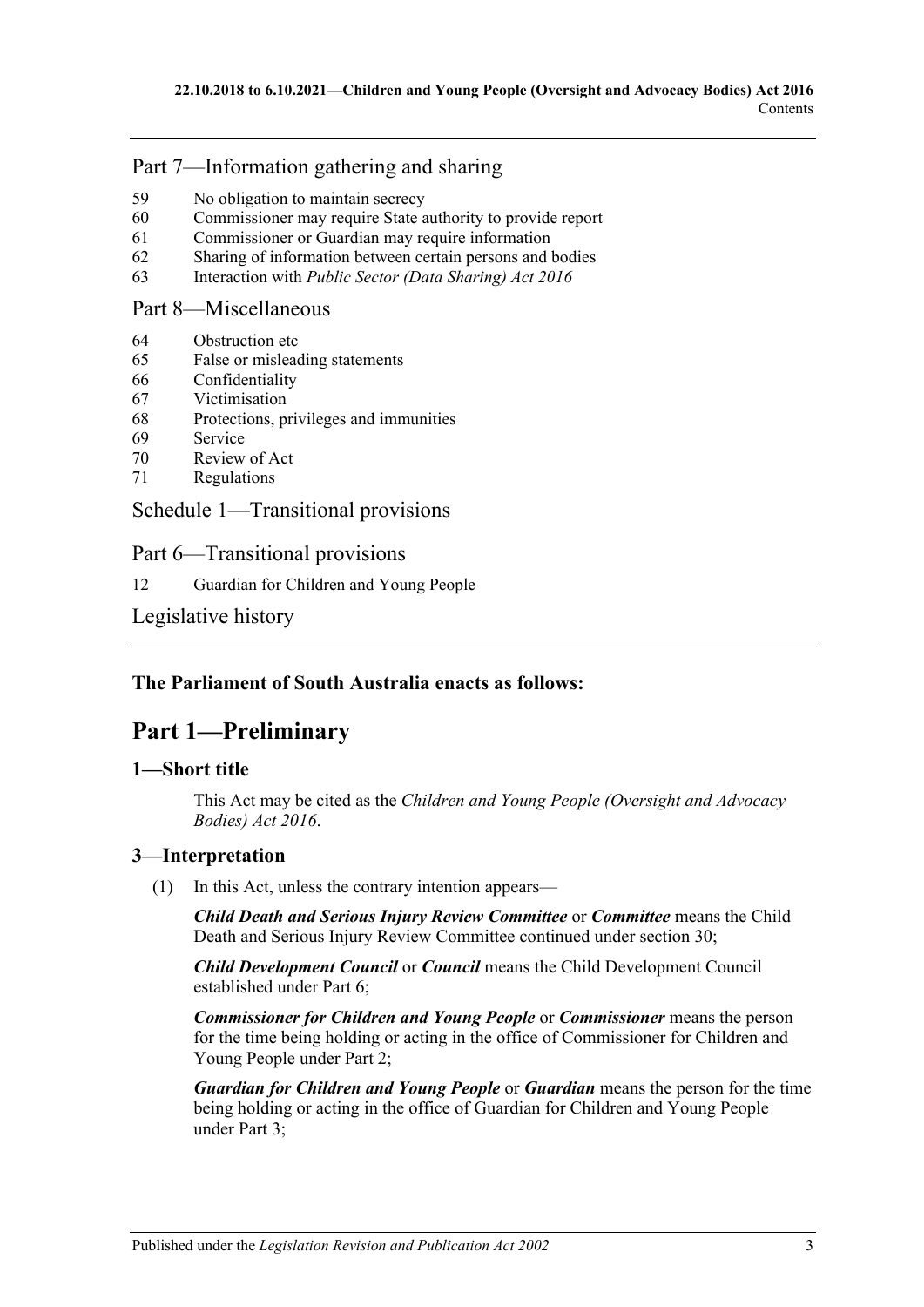*Outcomes Framework for Children and Young People* or *Outcomes Framework* means the Outcomes Framework for Children and Young People prepared in accordance with [section](#page-24-2) 57, as in force from time to time;

*State authority* means—

- (a) a person who holds an office established by an Act; or
- (b) a public sector agency; or
- (c) South Australia Police; or
- (d) a local council constituted under the *[Local Government Act](http://www.legislation.sa.gov.au/index.aspx?action=legref&type=act&legtitle=Local%20Government%20Act%201999) 1999*; or
- (e) any incorporated or unincorporated body—
	- (i) established for a public purpose by an Act; or
	- (ii) established for a public purpose under an Act (other than an Act providing for the incorporation of companies or associations, co-operatives, societies or other voluntary organisations); or
	- (iii) established, or subject to control or direction, by the Governor, a Minister of the Crown or any instrumentality or agency of the Crown or a local council (whether or not established by or under an Act or an enactment); or
- (f) any other person or body declared by the regulations to be a State authority,

but does not include a person or body declared by the regulations to be excluded from the ambit of this definition.

(2) For the purposes of this Act, a reference to *children and young people* will be taken to be a reference to persons who are under 18 years of age.

#### <span id="page-3-0"></span>**4—Meaning of rights, development and wellbeing**

- (1) For the purposes of this Act, a reference to the *rights* of children and young people will be taken to include a reference to rights recognised in accordance with statutory and common law, rights set out from time to time in the *United Nations Convention on the Rights of the Child* and rights set out in any other relevant international human rights instruments.
- (2) For the purposes of this Act, a reference to the *development* of children and young people will be taken to include a reference to the physical, social, emotional and intellectual growth of each individual from birth through to adulthood.
- (3) For the purposes of this Act, a reference to the *wellbeing* of children and young people will be taken to include a reference to—
	- (a) the care, development, education, physical and mental health and safety of each individual from birth through to adulthood; and
	- (b) the cultural welfare and wellbeing of children and young people.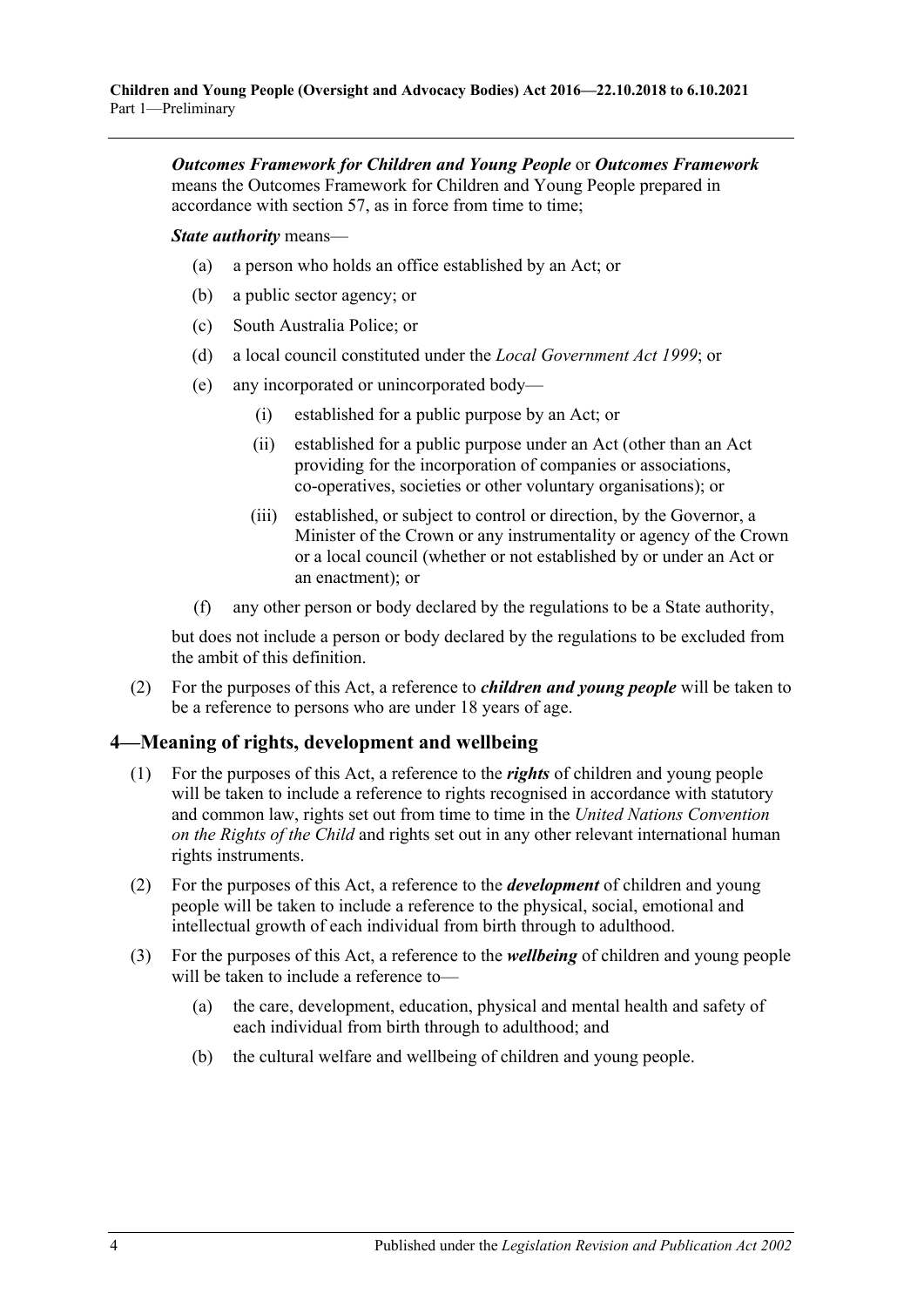## <span id="page-4-0"></span>**5—State authorities to seek to give effect to** *United Nations Convention on the Rights of the Child* **etc**

Each State authority must, in carrying out its functions or exercising its powers, protect, respect and seek to give effect to the rights set out from time to time in the *United Nations Convention on the Rights of the Child* and any other relevant international human rights instruments affecting children and young people.

### <span id="page-4-1"></span>**6—Act to bind, and impose criminal liability on, the Crown**

- (1) This Act binds the Crown in right of this jurisdiction and, in so far as the legislative power of the Parliament permits, the Crown in all its other capacities.
- (2) The Crown is liable for an offence against this Act.
- (3) If the Crown is guilty of an offence against this Act, the penalty that may be imposed on the Crown is the penalty that may be imposed on a body corporate.

# <span id="page-4-2"></span>**Part 2—Commissioner for Children and Young People**

## <span id="page-4-3"></span>**Division 1—Commissioner for Children and Young People**

### <span id="page-4-4"></span>**7—Commissioner for Children and Young People**

- (1) There is to be a Commissioner for Children and Young People.
- (2) The Commissioner is independent of direction or control by the Crown or any Minister or officer of the Crown.

#### <span id="page-4-5"></span>**8—Appointment of Commissioner**

- (1) The Commissioner will be appointed by the Governor on conditions, and for a term (not exceeding 7 years), determined by the Governor and specified in the instrument of appointment.
- (2) A person appointed to be the Commissioner is, at the end of a term of appointment, eligible for reappointment but cannot hold office for terms (including any term as Acting Commissioner) that exceed 10 years in total.
- (3) The Governor may, by regulation, establish a scheme for the recruitment of the Commissioner (and recruitment of the Commissioner must comply with that scheme).
- <span id="page-4-6"></span>(4) A person may only be appointed to be the Commissioner if, following referral by the Minister of the proposed appointment to the Statutory Officers Committee established under the *[Parliamentary Committees Act](http://www.legislation.sa.gov.au/index.aspx?action=legref&type=act&legtitle=Parliamentary%20Committees%20Act%201991) 1991*—
	- (a) the appointment has been approved by the Committee; or
	- (b) the Committee has not, within 7 days of the referral, or such longer period as is allowed by the Minister, notified the Minister in writing that it does not approve the appointment.
- (5) Despite the *[Parliamentary Committees Act](http://www.legislation.sa.gov.au/index.aspx?action=legref&type=act&legtitle=Parliamentary%20Committees%20Act%201991) 1991*, the Statutory Officers Committee must not report on, or publish material in relation to, matters referred to the Committee under [subsection](#page-4-6) (4) except to the extent allowed by the Minister (but this subsection does not derogate from section 15I(2) of the *[Parliamentary Committees](http://www.legislation.sa.gov.au/index.aspx?action=legref&type=act&legtitle=Parliamentary%20Committees%20Act%201991)  Act [1991](http://www.legislation.sa.gov.au/index.aspx?action=legref&type=act&legtitle=Parliamentary%20Committees%20Act%201991)*).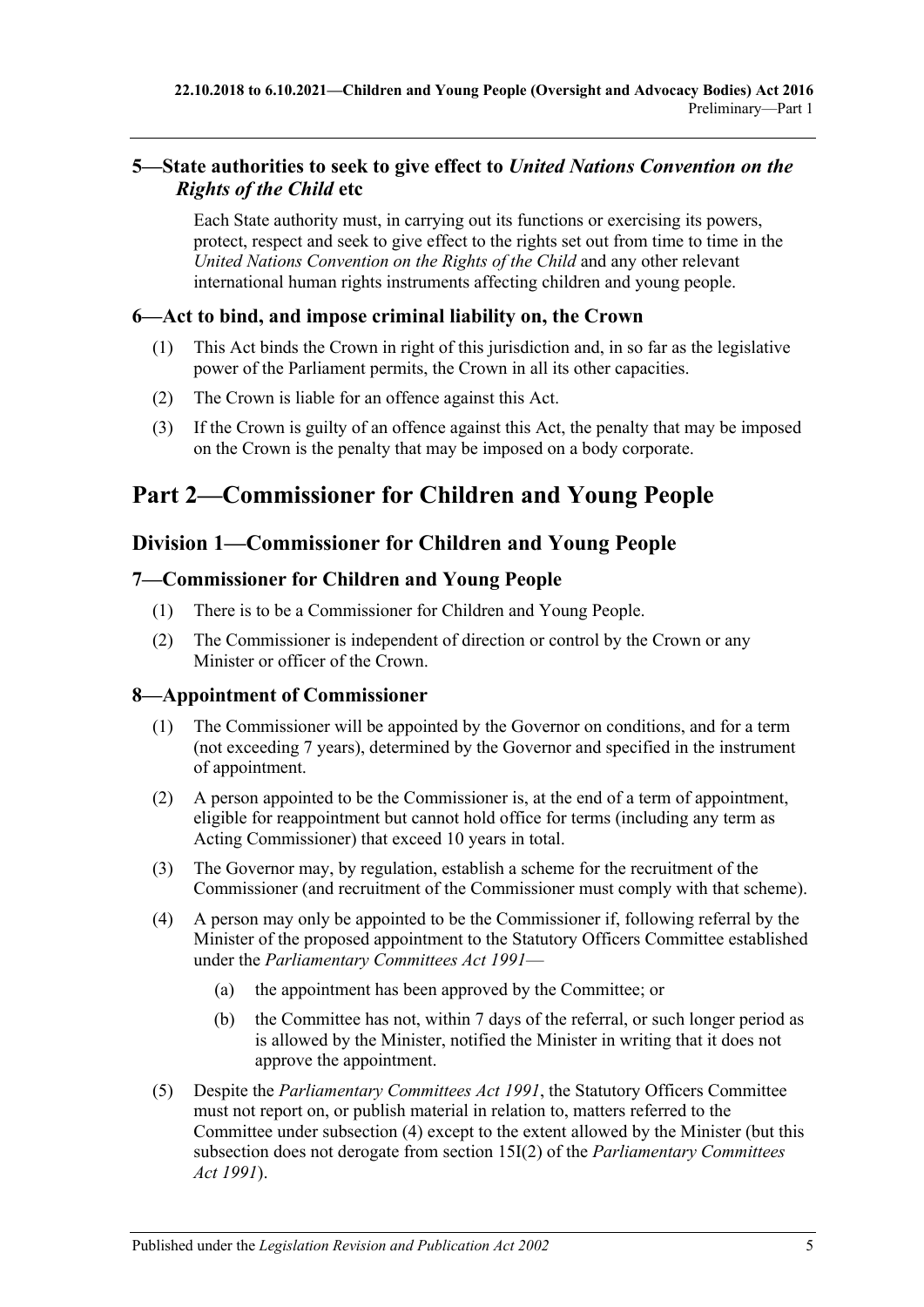- (6) If the Commissioner was, immediately before their appointment, employed in the Public Service, the Commissioner retains existing and accruing rights in respect of leave.
- (7) The Commissioner must not, without the consent of the Minister, engage in any remunerated employment or activity apart from official duties.
- (8) The Governor may, on the address of both Houses of Parliament, remove the Commissioner from office.
- (9) The Governor may suspend the Commissioner from office (with, or without, pay) for—
	- (a) contravention of a condition of appointment; or
	- (b) misconduct or conduct that may bring the office of Commissioner into disrepute; or
	- (c) failure or incapacity to carry out official duties satisfactorily.
- (10) If the Governor suspends the Commissioner from office, a full statement of the reason for the suspension must be laid before both Houses of Parliament within 7 days after the suspension if Parliament is then in session or, if not, within 7 days after the commencement of the next session of Parliament.
- (11) If, at the end of 20 sitting days after the statement is laid before Parliament, neither House of Parliament has presented an address to the Governor requiring the Commissioner to be restored to office, the Commissioner is removed from office.
- (12) If within 20 sitting days after the statement is laid before Parliament either House of Parliament presents an address to the Governor requiring the Commissioner to be restored to office, the Commissioner is restored to office.
- (13) The office of Commissioner becomes vacant if the holder—
	- (a) dies; or
	- (b) completes a term of office and is not reappointed; or
	- (c) resigns by written notice to the Governor; or
	- (d) is nominated for election as a member of an Australian Parliament; or
	- (e) becomes an insolvent under administration within the meaning of the *Corporations Act 2001* of the Commonwealth; or
	- (f) is convicted of—
		- (i) an indictable offence against the law of this State; or
		- (ii) an offence against the law of this State that is punishable by imprisonment for a term of at least 12 months; or
		- (iii) an offence against the law of another jurisdiction that, if committed in this State, would be an offence of a kind referred to in a preceding paragraph; or
	- (g) is sentenced to imprisonment for an offence (whether against a law of this State or another jurisdiction); or
	- (h) is removed from office by the Governor under this section.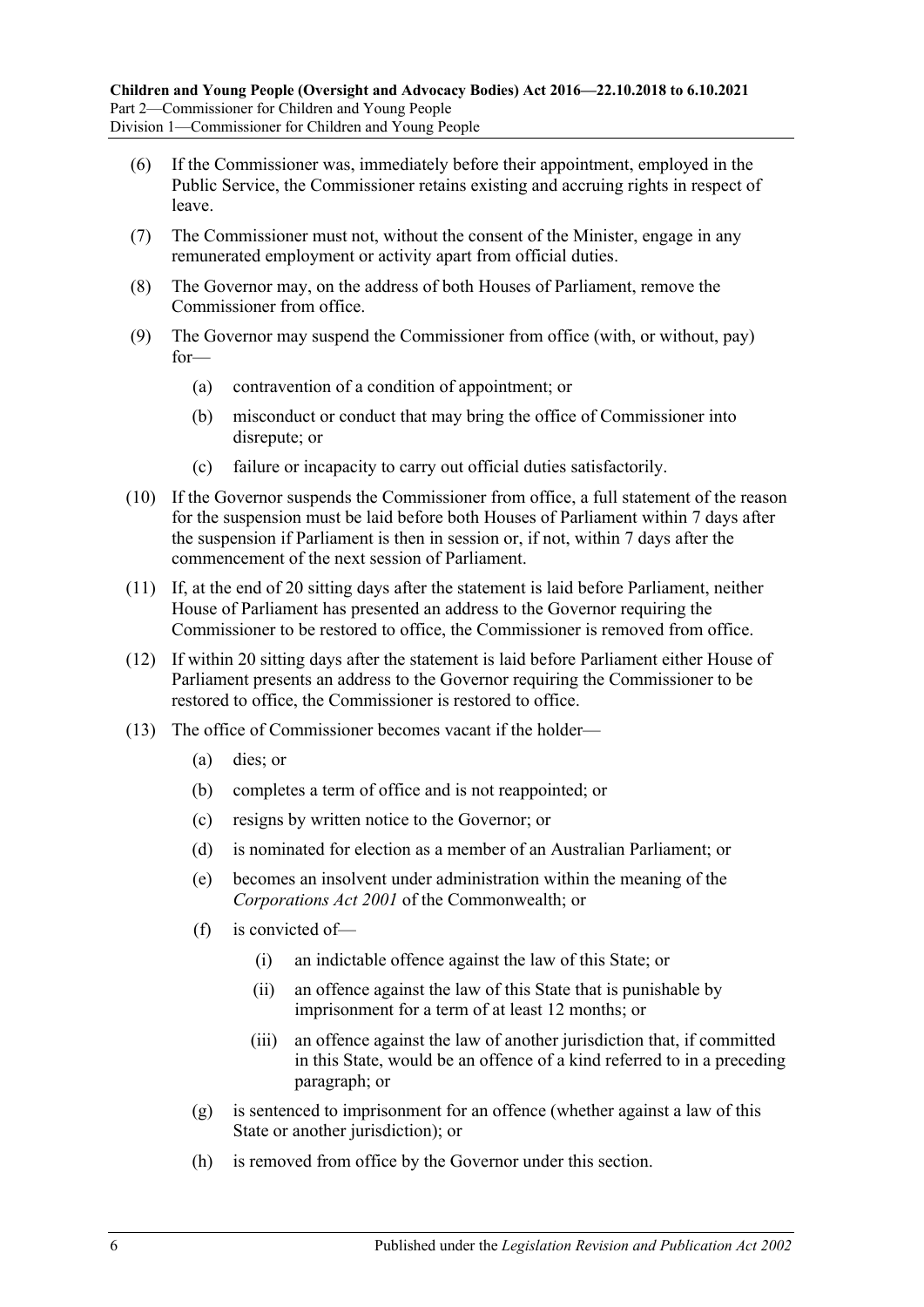- (14) Except as is provided by this section, the Commissioner may not be removed or suspended from office, nor will the office of the Commissioner become vacant.
- (15) The Commissioner is a senior official for the purposes of the *[Public Sector \(Honesty](http://www.legislation.sa.gov.au/index.aspx?action=legref&type=act&legtitle=Public%20Sector%20(Honesty%20and%20Accountability)%20Act%201995)  [and Accountability\) Act](http://www.legislation.sa.gov.au/index.aspx?action=legref&type=act&legtitle=Public%20Sector%20(Honesty%20and%20Accountability)%20Act%201995) 1995*.

## <span id="page-6-0"></span>**9—Appointment of acting Commissioner**

- (1) The Governor may appoint a person (who may be a Public Service employee) to act as the Commissioner during any period for which—
	- (a) no person is for the time being appointed as the Commissioner; or
	- (b) the Commissioner is absent from, or unable to discharge, official duties.
- (2) The terms and conditions of appointment of the person appointed to act as the Commissioner will be determined by the Governor.
- (3) A person appointed to act as the Commissioner is a senior official for the purposes of the *[Public Sector \(Honesty and Accountability\) Act](http://www.legislation.sa.gov.au/index.aspx?action=legref&type=act&legtitle=Public%20Sector%20(Honesty%20and%20Accountability)%20Act%201995) 1995*.

#### <span id="page-6-1"></span>**10—Delegation**

- (1) Subject to this section, the Commissioner may delegate a function or power under this Act (other than a prescribed function or power) to any person or body that is, in the Commissioner's opinion, competent to perform or exercise the relevant function or power.
- (2) A delegation under this section—
	- (a) must be in writing; and
	- (b) may be conditional or unconditional; and
	- (c) is revocable at will; and
	- (d) does not prevent the delegator from acting in any matter.
- (3) A function or power delegated under this section may, if the instrument of delegation so provides, be further delegated.

#### <span id="page-6-2"></span>**11—Staff and resources**

The Minister must provide the Commissioner with the staff and other resources that the Commissioner reasonably needs for carrying out the Commissioner's functions.

#### <span id="page-6-3"></span>**12—Employees**

- (1) The Commissioner may engage employees on terms and conditions determined by the Commissioner.
- (2) The employees are not Public Service employees but will, for the purposes of the *[Public Sector \(Honesty and Accountability\) Act](http://www.legislation.sa.gov.au/index.aspx?action=legref&type=act&legtitle=Public%20Sector%20(Honesty%20and%20Accountability)%20Act%201995) 1995*, be taken to be public sector employees employed by the Commissioner.

#### <span id="page-6-4"></span>**13—Use of staff etc of Public Service**

The Commissioner may, by agreement with the Minister responsible for an administrative unit of the Public Service, make use of the services of the staff, equipment or facilities of that administrative unit.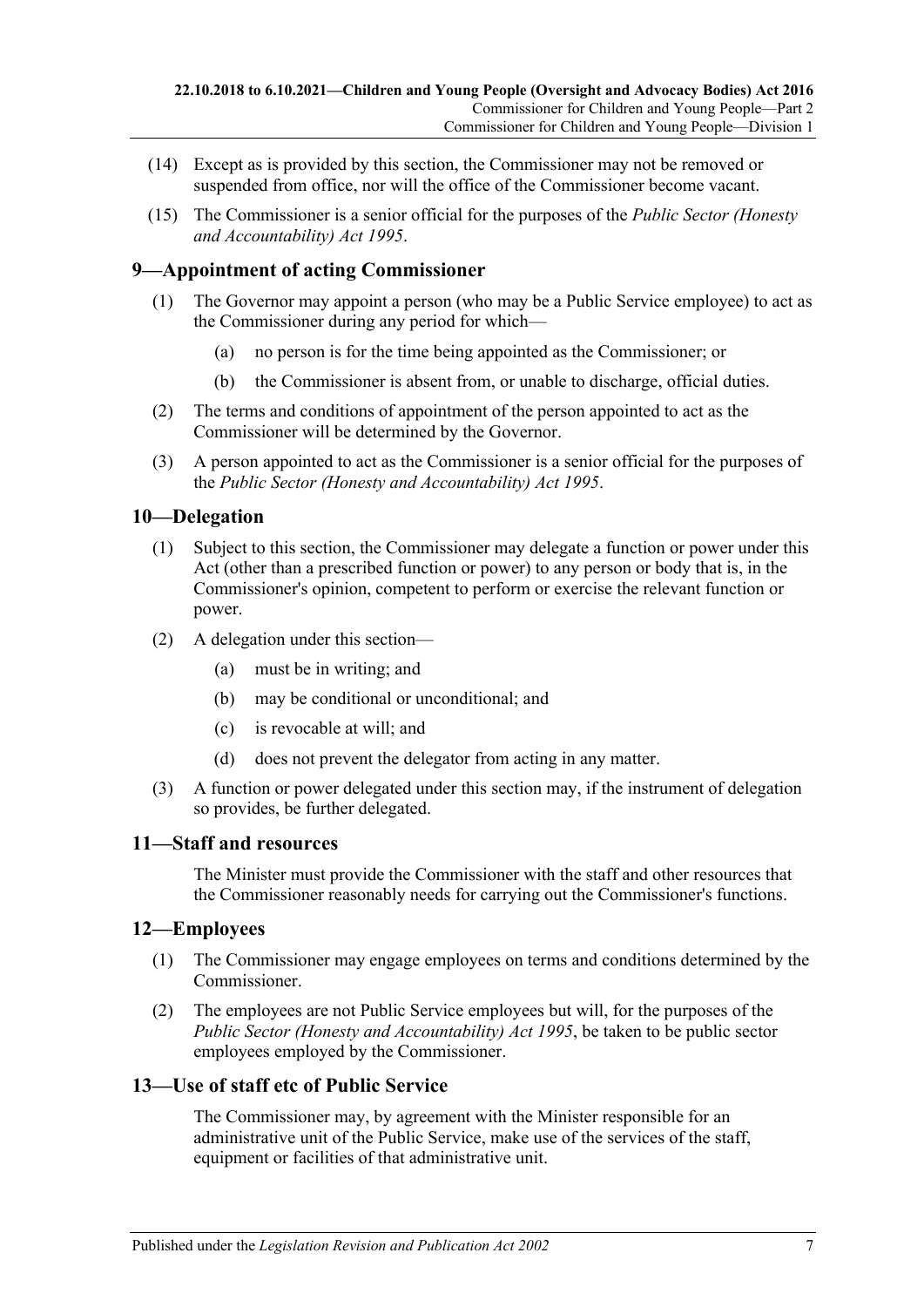#### <span id="page-7-0"></span>**13A—Reporting obligations**

- (1) The Commissioner must, on or before 31 October in each year, report to the Minister on the performance of the Commissioner's functions during the preceding financial year.
- (2) The Minister must, within 6 sitting days after receiving a report from the Commissioner, have copies of the report laid before both Houses of Parliament.

### <span id="page-7-1"></span>**Division 2—Functions and powers of Commissioner**

#### <span id="page-7-2"></span>**14—General functions of Commissioner**

- (1) The functions of the Commissioner are—
	- (a) to promote and advocate for the rights and interests of all children and young people in South Australia; and
	- (b) to promote the participation by children and young people in the making of decisions that affect their lives; and
	- (c) to advise, and make recommendations to, Ministers, State authorities and other bodies (including non-Government bodies) on matters related to the rights, development and wellbeing of children and young people at a systemic level; and
	- (d) to inquire under [section](#page-7-3) 15 into matters related to the rights, development and wellbeing of children and young people at a systemic level (whether a Governmental system or otherwise); and
	- (e) to assist in ensuring that the State, as part of the Commonwealth, satisfies its international obligations in respect of children and young people; and
	- (f) to undertake or commission research into topics related to children and young people; and
	- (g) to prepare and publish reports on matters related to the rights, development and wellbeing of children and young people at a systemic level; and
	- (h) such other functions as may be conferred on the Commissioner by or under this or any other Act.
- (2) Without limiting any other provision of this Act, the Commissioner should consult with and engage children and young people in the performance of the Commissioner's functions under this Act, and in particular should seek to engage those groups of children and young people whose ability to make their views known is limited for any reason.

#### <span id="page-7-3"></span>**15—Commissioner may inquire into matters affecting children and young people at systemic level**

- (1) The Commissioner may, in the Commissioner's absolute discretion, conduct an inquiry into—
	- (a) the policies, practices and procedures of a State authority or authorities as they relate to the rights, development and wellbeing of children and young people generally, or a particular group of children and young people; and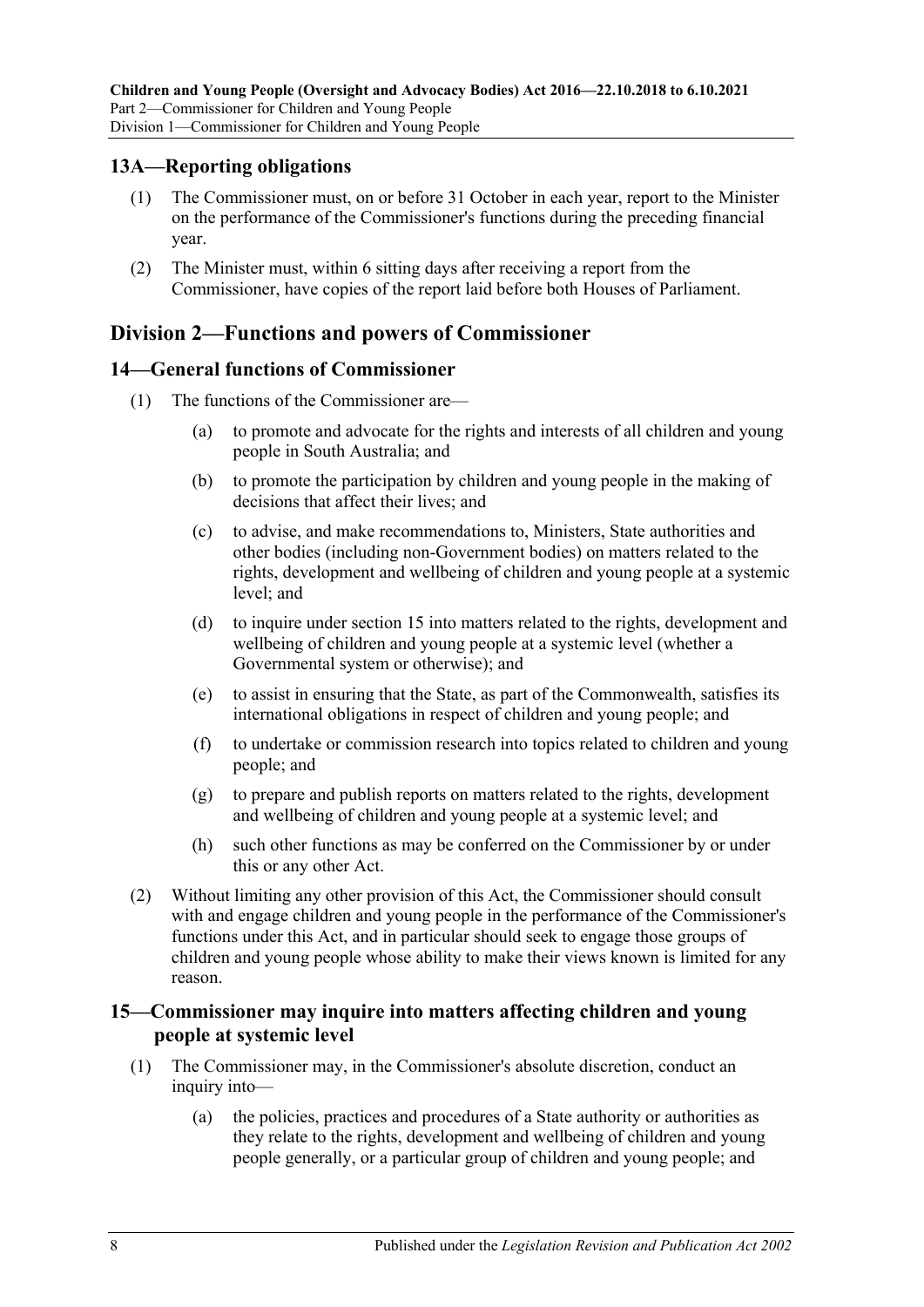- (b) any other matter declared by the regulations to fall within the ambit of this subsection.
- (2) However, the Commissioner may only conduct an inquiry under this section if the Commissioner suspects that—
	- (a) the matter raises an issue of particular significance to children and young people; and
	- (b) the matter is of a systemic nature rather than being limited to an isolated incident; and
	- (c) it is in the public interest to conduct the inquiry.
- (3) To avoid doubt, and without limiting any other provision of this section, the Commissioner—
	- (a) may, in the course of conducting an inquiry into matters of a systemic nature, consider a matter affecting a particular child or young person; and
	- (b) may conduct an inquiry under this section as a consequence of becoming aware of a matter affecting a particular child or young person.
- (4) The Commissioner must not conduct an inquiry under this section if to do so would be likely to impede an investigation or proposed investigation relating to a matter that is being, or is to be, conducted by an inquiry agency.
- (5) Subject to this Act, the Commissioner may conduct an inquiry under this section in such manner as the Commissioner thinks fit.
- (6) A State authority must assist the Commissioner in the conduct of an inquiry under this section as requested by the Commissioner.
- (7) The Commissioner must inform each relevant State authority as to the nature and timing of an inquiry under this section.
- (8) In this section—

*inquiry agency* has the same meaning as in [section](#page-20-0) 45.

#### <span id="page-8-0"></span>**16—Powers of Commissioner**

- (1) For the purposes of an inquiry under [section](#page-7-3) 15, the Commissioner has the powers of a commission as defined in the *[Royal Commissions Act](http://www.legislation.sa.gov.au/index.aspx?action=legref&type=act&legtitle=Royal%20Commissions%20Act%201917) 1917* and that Act applies as if—
	- (a) the Commissioner were a commission as so defined; and
	- (b) the subject matter of the inquiry were set out in a commission of inquiry issued by the Governor under that Act.
- (2) For the purposes of any other function under this Act, the Commissioner has such powers as may be necessary or expedient for the performance of that function.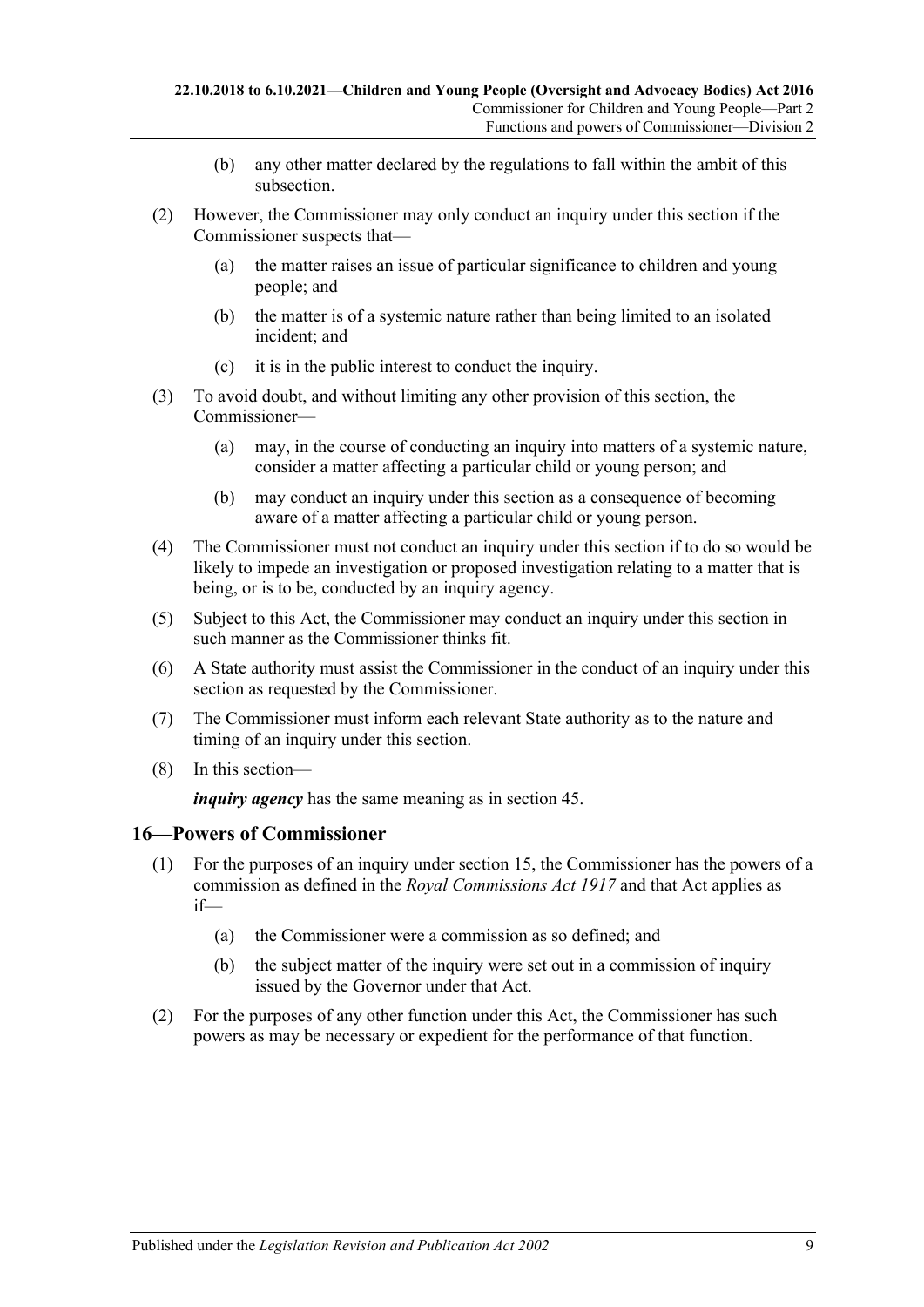#### <span id="page-9-1"></span><span id="page-9-0"></span>**17—Recommendations**

- (1) The Commissioner may, on completing an inquiry under [section](#page-7-3) 15, or in response to issues observed by the Commissioner in the course of such an inquiry, by notice in writing recommend to a State authority that the State authority—
	- (a) change practices, policies or procedures in a specified way or review practices, policies or procedures to achieve specified outcomes; or
	- (b) conduct, or participate in, specified educational programs or educational programs designed to achieve specified outcomes; or
	- (c) take such other action as may be specified by the Commissioner.
- (2) The responsible authority for a State authority must, in relation to a recommendation under [subsection](#page-9-1) (1), provide to the Commissioner a report setting out—
	- (a) whether the State authority proposes, or does not propose, to implement the recommendation; and
	- (b) if the State authority proposes to implement the recommendation—details of how the implementation is to be recommended; and
	- (c) if the State authority does not propose to implement the recommendation—an explanation as to why the recommendation is not to be implemented.
- <span id="page-9-2"></span> $(3)$  If—
	- (a) a State authority proposes to implement a recommendation; and
	- (b) the Commissioner is of the opinion that a State authority has failed or refused to do so,

the Commissioner may require the State authority to provide to the Commissioner within a specified period a report setting out the reasons for the failure or refusal.

- <span id="page-9-3"></span>(4) The Commissioner may submit a copy of a report under [subsection](#page-9-2) (3) to the Minister setting out the views of the Commissioner in respect of the State authority's failure or refusal to implement a recommendation.
- <span id="page-9-4"></span>(5) The Minister must, on receiving a report under [subsection](#page-9-3) (4), prepare a report to Parliament setting out—
	- (a) the Minister's response to the Commissioner's report; and
	- (b) if any action has been taken, or is proposed to be taken, (whether by the Minister, a State authority or any other person or body) in relation to a recommendation to which the Commissioner's report relates—details of that action or proposed action; and
	- (c) if no action is to be taken (whether by the Minister, a State authority or any other person or body) in relation to a recommendation to which the Commissioner's report relates—the reasons for not taking action; and
	- (d) any other information required by the regulations.
- (6) The Minister must, within 6 sitting days after completing a report under [subsection](#page-9-4) (5), cause a copy of both the report and the Commissioner's report under [subsection](#page-9-3) (4) to be laid before both Houses of Parliament.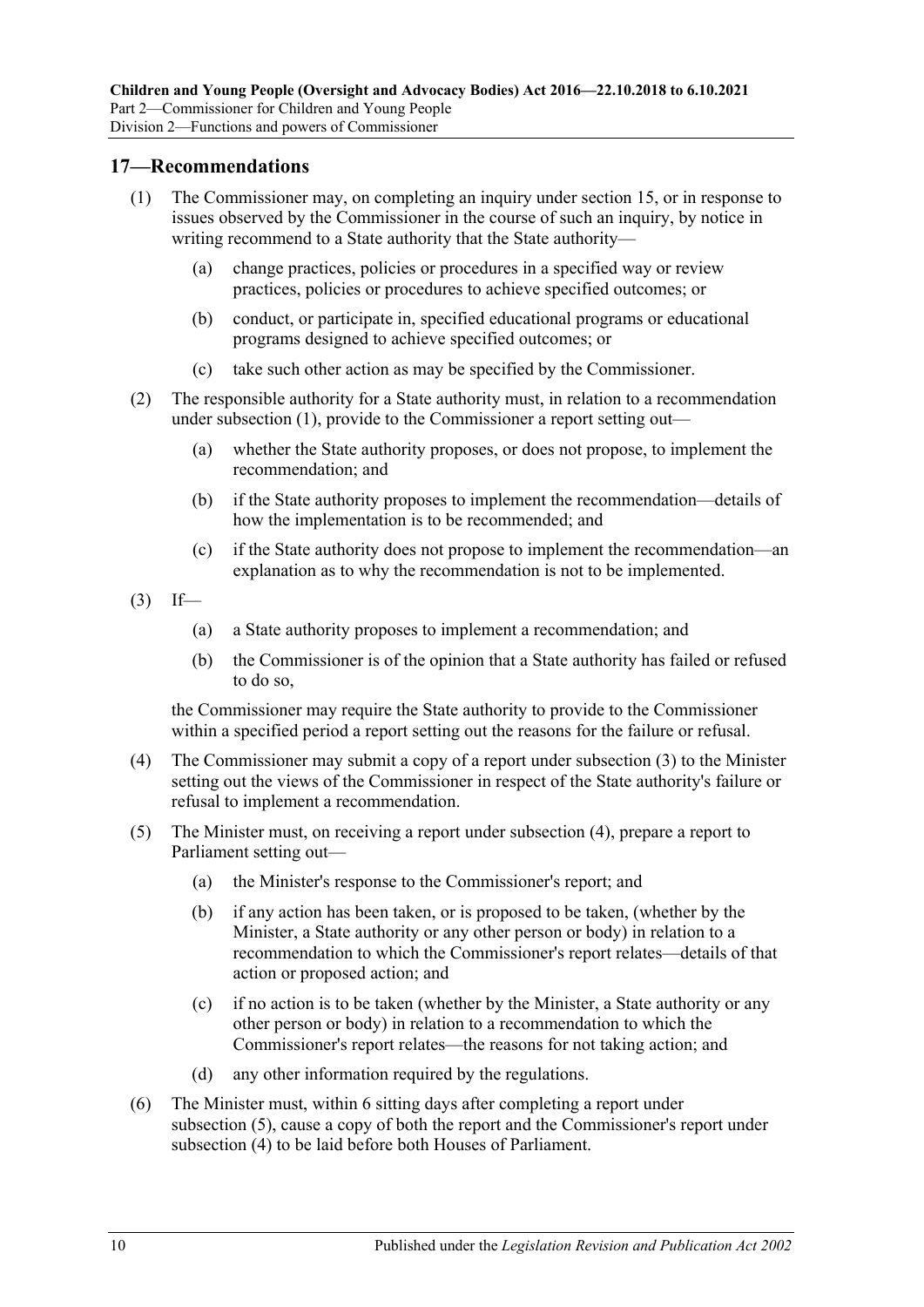## <span id="page-10-0"></span>**Division 3—Reporting**

### <span id="page-10-6"></span><span id="page-10-1"></span>**18—Report of inquiry under [section](#page-7-3) 15**

- (1) The Commissioner must, on completing an inquiry under [section](#page-7-3) 15, prepare and deliver to the Minister a report on the inquiry (including details of any recommendations made in respect of the inquiry).
- (2) The Minister must, within 6 sitting days after receiving a report under [subsection](#page-10-6) (1), cause a copy of the report to be laid before both Houses of Parliament.
- <span id="page-10-7"></span>(3) The Minister must, on receiving a report under [subsection](#page-10-6) (1)—
	- (a) provide a copy of the report to the Minister responsible for each area identified in the report; and
	- (b) prepare a report setting out—
		- (i) the Minister's response to the Commissioner's report; and
		- (ii) if any action has been taken, or is proposed to be taken, (whether by a Minister, a State authority or any other person or body) in relation to the Commissioner's report—details of that action or proposed action; and
		- (iii) if no action is to be taken (whether by a Minister, a State authority or any other person or body) in relation to the Commissioner's report—the reasons for not taking action; and
		- (iv) any other information required by the regulations.
- (4) The Minister must, within 6 sitting days after completing a report under [subsection](#page-10-7) (3), cause a copy of the report to be laid before both Houses of Parliament.

#### <span id="page-10-8"></span><span id="page-10-2"></span>**19—Commissioner may provide other reports**

- (1) The Commissioner may prepare and provide to the Minister, or to another Minister responsible for a particular area, reports on matters related to the rights, development and wellbeing of children and young people at a systemic level.
- (2) The Minister to whom a report is provided under [subsection](#page-10-8) (1) must, within 6 sitting days after receiving the report, cause a copy of the report to be laid before both Houses of Parliament.

## <span id="page-10-3"></span>**20—Commissioner may publish reports**

The Commissioner may, once a report under this Part has been laid before each House of Parliament and after consultation with the Minister, publish all or part of the report as the Commissioner thinks fit.

## <span id="page-10-4"></span>**Part 3—Guardian for Children and Young People**

## <span id="page-10-5"></span>**21—Guardian for Children and Young People**

- (1) There is to be a Guardian for Children and Young People.
- (2) The Guardian is independent of direction or control by the Crown or any Minister or officer of the Crown.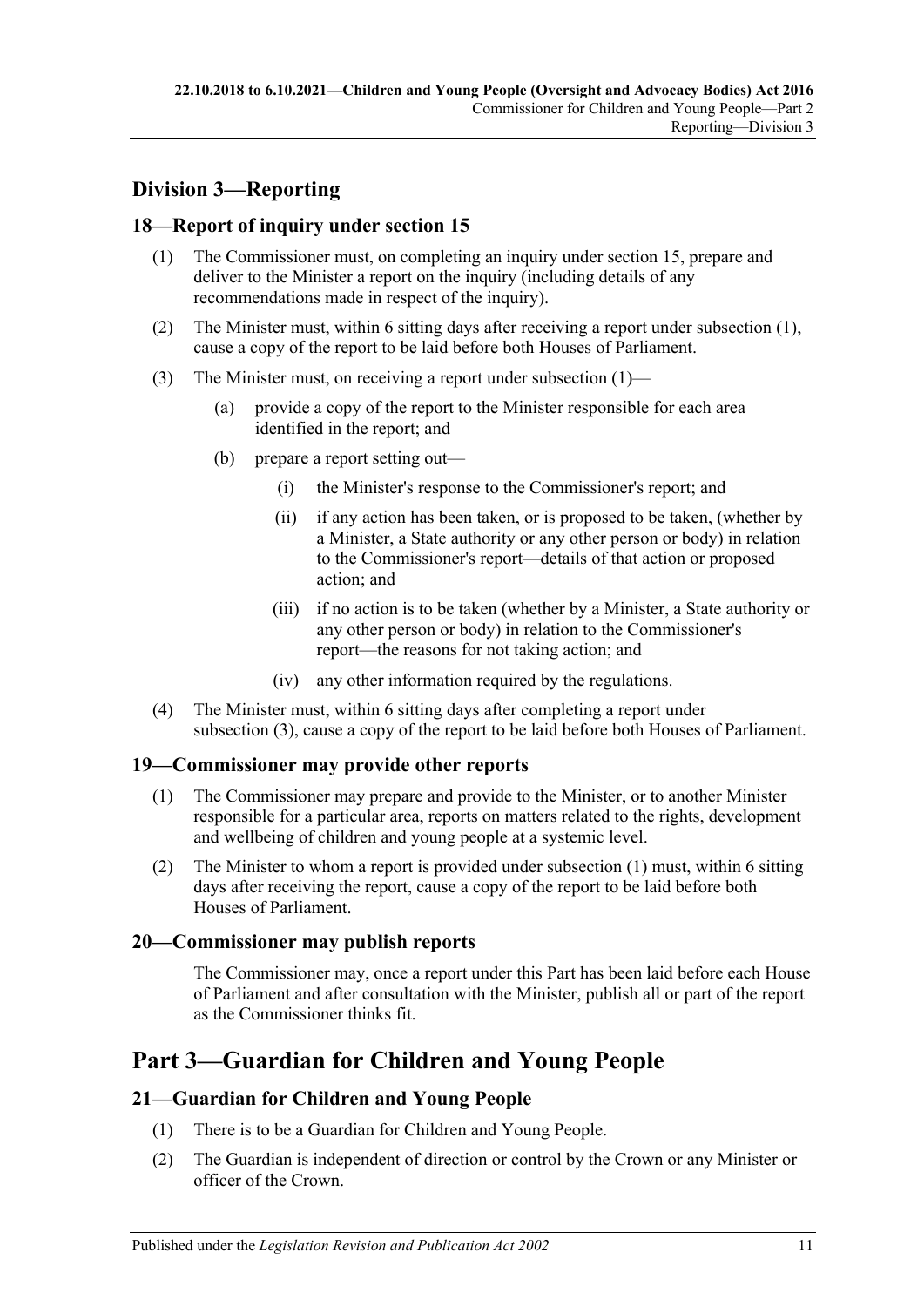#### <span id="page-11-0"></span>**22—Terms and conditions of appointment**

- (1) The Guardian will be appointed by the Governor on the nomination of the Minister on conditions, and for a term (not exceeding 5 years), determined by the Governor and specified in the instrument of appointment and is, at the expiration of a term of office, eligible for reappointment.
- (2) The Minister must, before nominating a person for appointment as Guardian, call for expressions of interest in accordance with a scheme determined by the Minister.
- (3) The Guardian is not a Public Service employee.
- (4) If the Guardian was, immediately before their appointment, employed in the Public Service, the Guardian retains existing and accruing rights in respect of leave.
- (5) The office of Guardian becomes vacant if the holder—
	- (a) dies; or
	- (b) completes a term of office and is not reappointed; or
	- (c) resigns by written notice to the Governor; or
	- (d) is convicted of—
		- (i) an indictable offence against the law of this State; or
		- (ii) an offence against the law of this State that is punishable by imprisonment for a term of at least 12 months; or
		- (iii) an offence against the law of another jurisdiction that, if committed in this State, would be an offence of a kind referred to in a preceding paragraph; or
	- (e) is sentenced to imprisonment for an offence (whether against a law of this State or another jurisdiction); or
	- (f) becomes a prohibited person within the meaning of the *[Child Safety](http://www.legislation.sa.gov.au/index.aspx?action=legref&type=act&legtitle=Child%20Safety%20(Prohibited%20Persons)%20Act%202016)  [\(Prohibited Persons\) Act](http://www.legislation.sa.gov.au/index.aspx?action=legref&type=act&legtitle=Child%20Safety%20(Prohibited%20Persons)%20Act%202016) 2016*; or
	- (g) is removed from office by the Governor under [subsection](#page-11-1) (6).
- <span id="page-11-1"></span>(6) The appointment of the Guardian may be terminated by the Governor on the ground that the Guardian—
	- (a) has been guilty of misconduct; or
	- (b) has become bankrupt or has applied to take the benefit of a law for the relief of insolvent debtors; or
	- (c) has been disqualified from managing corporations under Chapter 2D Part 2D.6 of the *Corporations Act 2001* of the Commonwealth; or
	- (d) has, because of mental or physical incapacity, failed to carry out duties of the position satisfactorily; or
	- (e) is incompetent or has neglected the duties of the position.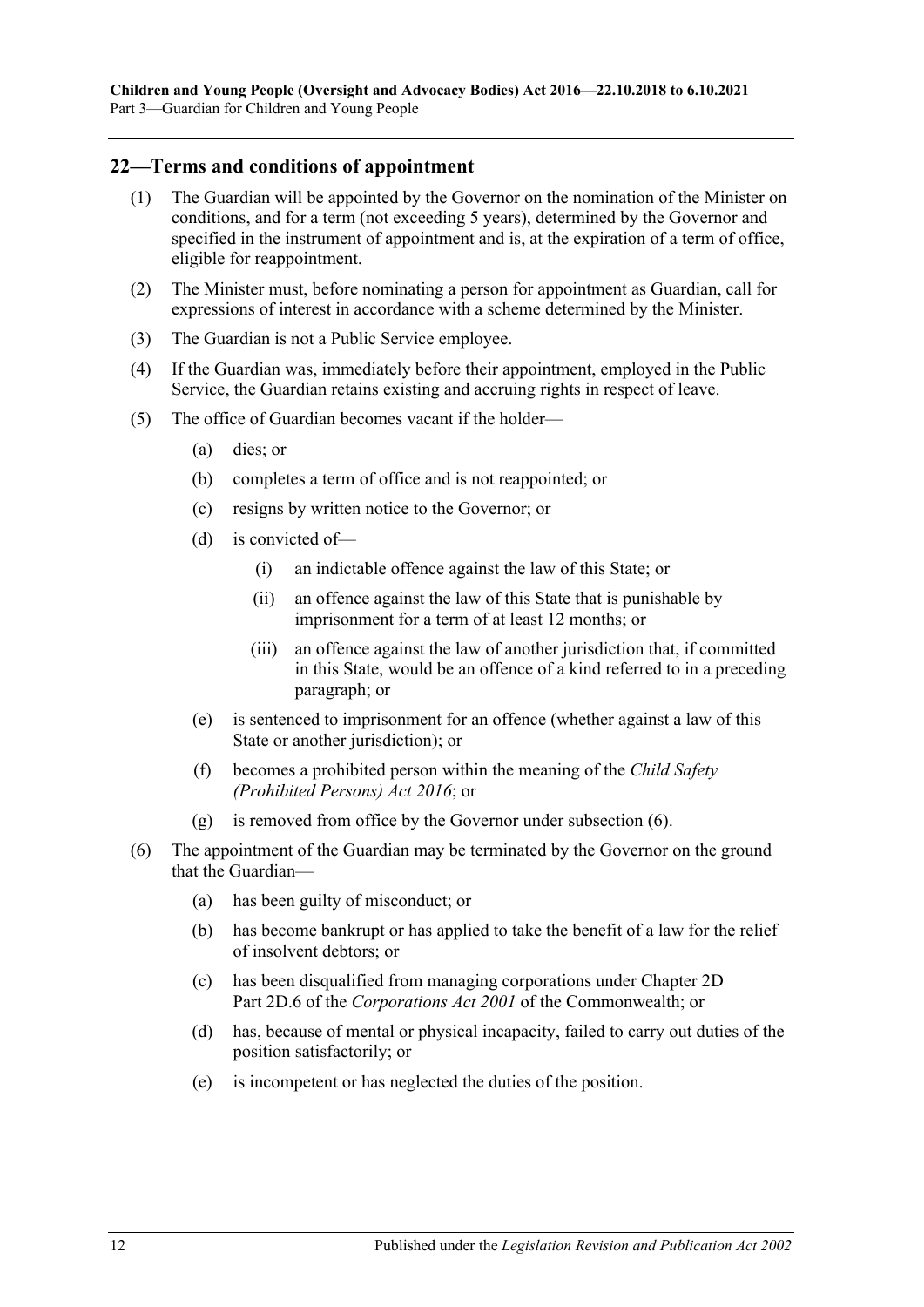### <span id="page-12-0"></span>**23—Delegation**

- (1) The Guardian may delegate a function or power under this Act (other than a prescribed function or power) to a specified body or person (including a person for the time being holding or acting in a specified office or position).
- (2) A delegation under this section—
	- (a) must be by instrument in writing; and
	- (b) may be absolute or conditional; and
	- (c) does not derogate from the ability of the Guardian to act in any matter; and
	- (d) is revocable at will.
- (3) A function or power delegated under this section may, if the instrument of delegation so provides, be further delegated.

#### <span id="page-12-1"></span>**24—Staff and resources**

The Minister must provide the Guardian with the staff and other resources that the Guardian reasonably needs for carrying out the Guardian's functions.

### <span id="page-12-2"></span>**25—Use of staff etc of Public Service**

The Guardian may, by agreement with the Minister responsible for an administrative unit of the Public Service, make use of the services of the staff, equipment or facilities of that administrative unit.

#### <span id="page-12-3"></span>**26—Functions and powers of Guardian**

- (1) The functions of the Guardian are—
	- (a) to promote the best interests of children under the guardianship, or in the custody, of the Chief Executive, and in particular those in alternative care; and
	- (b) to act as an advocate for the interests of children under the guardianship, or in the custody, of the Chief Executive and, in particular, for any such child who has suffered, or is alleged to have suffered, sexual abuse; and
	- (c) to monitor the circumstances of children under the guardianship, or in the custody, of the Chief Executive; and
	- (d) to provide advice to the Minister on the quality of the provision of care for children under the guardianship, or in the custody of, the Chief Executive and on whether the children's needs are being met; and
	- (e) to inquire into, and provide advice to the Minister in relation to, systemic reform necessary to improve the quality of care provided for children in alternative care; and
	- (f) to investigate and report to the Minister on matters referred to the Guardian by the Minister; and
	- (g) such other functions as may be conferred on the Guardian by or under this or any other Act.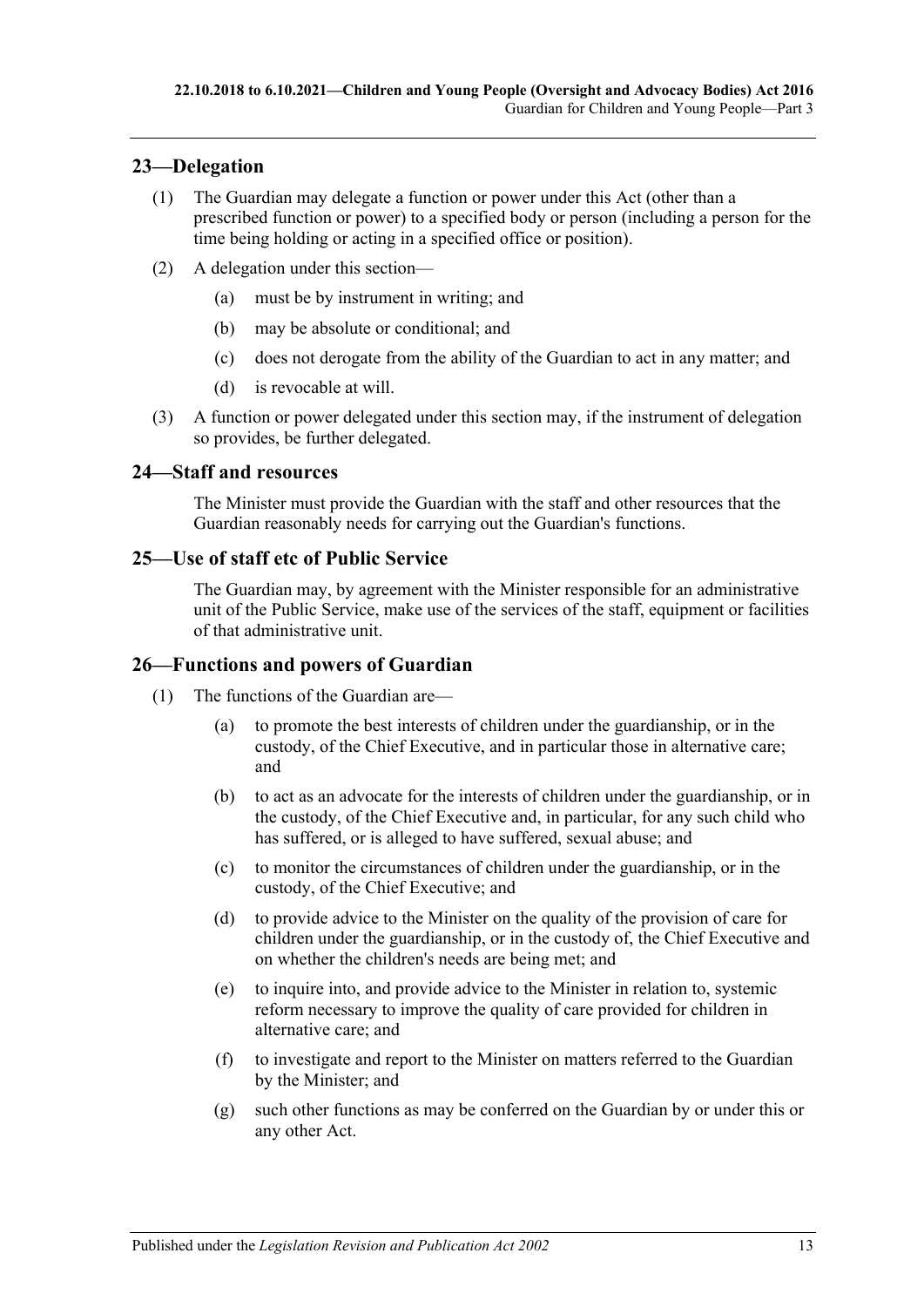- (2) In carrying out functions under this section, the Guardian must—
	- (a) encourage children who are affected by issues that the Guardian has under consideration to express their own views and give proper weight to those views; and
	- (b) pay particular attention to the needs of children under the guardianship, or in the custody, of the Chief Executive who have a physical, psychological or intellectual disability; and
	- (c) receive and consider information, reports and materials relevant to carrying out the Guardian's functions.
- (3) Subject to this Act, the Guardian has such powers as may be necessary or expedient for the performance of the Guardian's functions.
- (4) In this section—

*alternative care* means care provided for a child on a residential basis—

- (a) by or through a government or non-government agency; or
- (b) in a foster home (including a foster home provided by a member of the child's family),

and includes care provided in a detention facility for a child who is held there in lawful detention and care provided under independent living arrangements made for a child under the Chief Executive's guardianship;

*Chief Executive* means the Chief Executive within the meaning of the *[Children and](http://www.legislation.sa.gov.au/index.aspx?action=legref&type=act&legtitle=Children%20and%20Young%20People%20(Safety)%20Act%202017)  [Young People \(Safety\) Act](http://www.legislation.sa.gov.au/index.aspx?action=legref&type=act&legtitle=Children%20and%20Young%20People%20(Safety)%20Act%202017) 2017*.

#### <span id="page-13-0"></span>**27—Participation of children and young people in development of practices etc**

The Guardian must establish and maintain processes to ensure the participation of children and young people in strategic, policy or systemic practice development or review processes.

#### <span id="page-13-1"></span>**28—Reporting obligations**

- (1) The Guardian must, at the request of the Minister, provide a report to the Minister on the performance of the Guardian's functions or on any other matter specified by the **Minister**
- (2) The Guardian must, on or before 31 October in each year, report to the Minister on the performance of the Guardian's functions during the preceding financial year.
- (3) The Minister must, within 6 sitting days after receiving a report from the Guardian, have copies of the report laid before both Houses of Parliament.

#### <span id="page-13-3"></span><span id="page-13-2"></span>**29—Guardian may provide other reports**

- (1) The Guardian may prepare and provide to the Minister, or to another Minister responsible for a particular area, reports on matters related to the Guardian's functions.
- (2) The Minister to whom a report is provided under [subsection](#page-13-3) (1) must, within 6 sitting days after receiving the report, cause a copy of the report to be laid before both Houses of Parliament.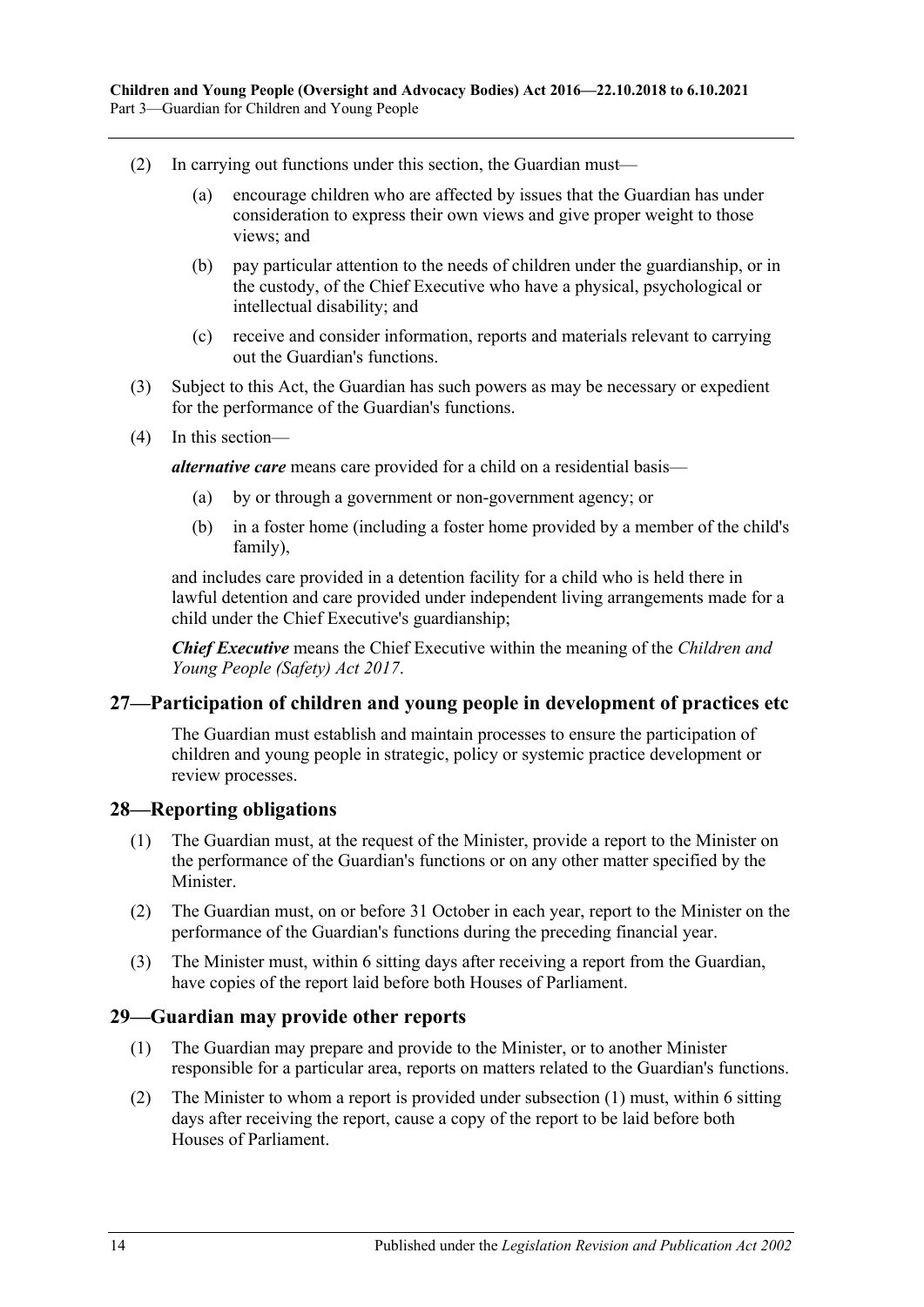## <span id="page-14-0"></span>**Part 4—Child Death and Serious Injury Review Committee**

### <span id="page-14-1"></span>**30—Continuation of Child Death and Serious Injury Review Committee**

- (1) The Child Death and Serious Injury Review Committee established under the *[Children's Protection Act](http://www.legislation.sa.gov.au/index.aspx?action=legref&type=act&legtitle=Childrens%20Protection%20Act%201993) 1993* continues in existence.
- (2) The Committee consists of up to 20 members appointed by the Minister.
- (3) The Committee is to be subject to direction by the Minister but—
	- (a) the Committee cannot be directed to make a particular finding or recommendation; and
	- (b) a direction must be published in the annual report of the Committee relating to the period in which the direction was given.

#### <span id="page-14-2"></span>**31—Terms and conditions of members**

- (1) Subject to this section, a member of the Committee holds office on conditions, and for a term (not exceeding 2 years), determined by the Minister and specified in the instrument of appointment and is, at the expiration of a term of office, eligible for reappointment.
- (2) The office of a member becomes vacant if the member—
	- (a) dies; or
	- (b) completes a term of office and is not reappointed; or
	- (c) resigns by written notice to the Minister; or
	- (d) is convicted of—
		- (i) an indictable offence against the law of this State; or
		- (ii) an offence against the law of this State that is punishable by imprisonment for a term of at least 12 months; or
		- (iii) an offence against the law of another jurisdiction that, if committed in this State, would be an offence of a kind referred to in a preceding paragraph; or
	- (e) is sentenced to imprisonment for an offence (whether against a law of this State or another jurisdiction); or
	- (f) becomes a prohibited person within the meaning of the *[Child Safety](http://www.legislation.sa.gov.au/index.aspx?action=legref&type=act&legtitle=Child%20Safety%20(Prohibited%20Persons)%20Act%202016)  [\(Prohibited Persons\) Act](http://www.legislation.sa.gov.au/index.aspx?action=legref&type=act&legtitle=Child%20Safety%20(Prohibited%20Persons)%20Act%202016) 2016*; or
	- (g) is removed from office by the Minister under [subsection](#page-14-3) (3).
- <span id="page-14-3"></span>(3) The Minister may remove a member from office—
	- (a) for misconduct or conduct that brings the Committee into disrepute; or
	- (b) for breach of, or non-compliance with, a condition of appointment; or
	- (c) if the member has become bankrupt or has applied to take the benefit of a law for the relief of insolvent debtors; or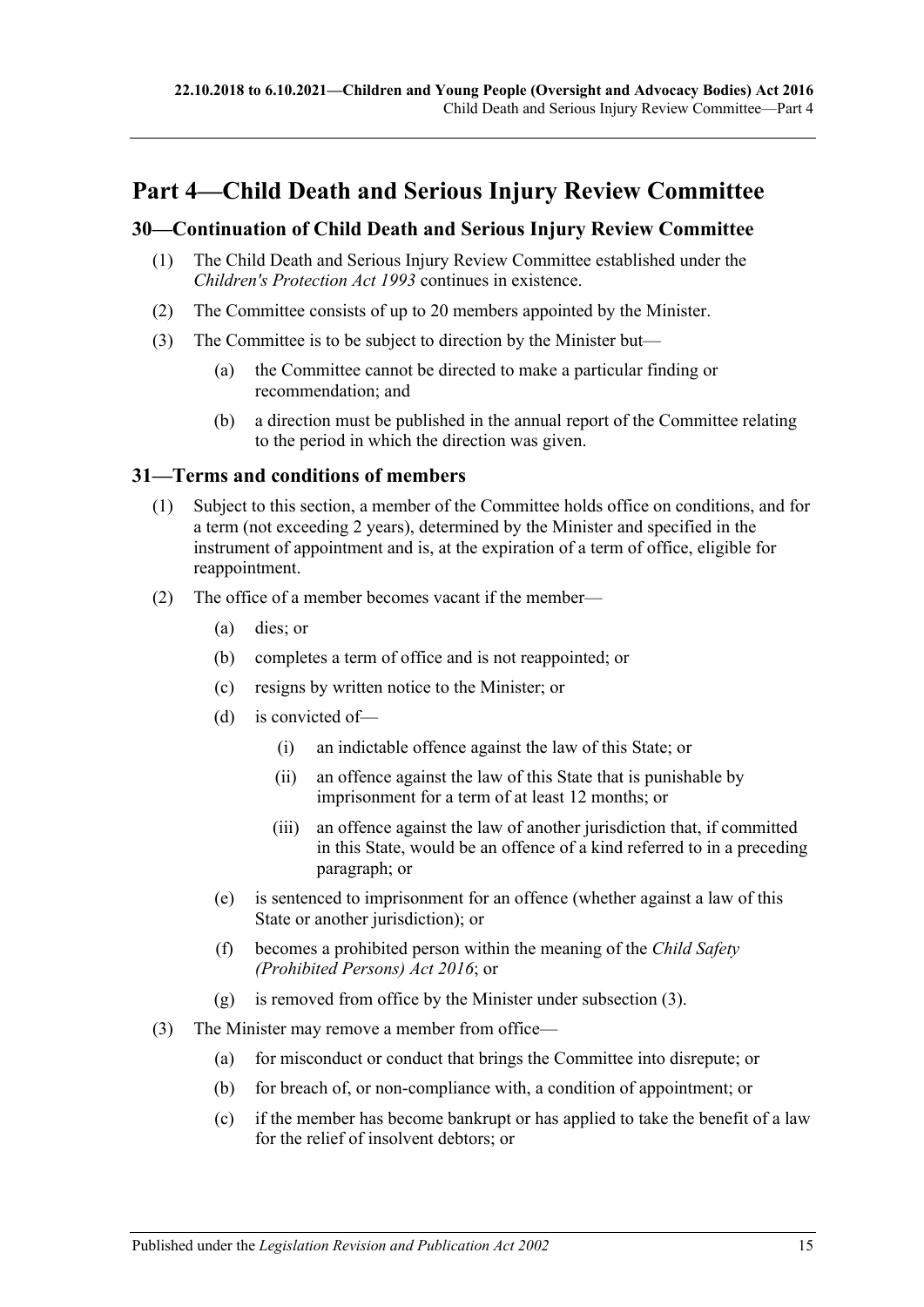- (d) if the member has been disqualified from managing corporations under Chapter 2D Part 2D.6 of the *Corporations Act 2001* of the Commonwealth; or
- (e) if the member has, because of mental or physical incapacity, failed to carry out duties of the position satisfactorily; or
- (f) for incompetence or neglecting the duties of the position; or
- (g) any other reason the Minister thinks fit.

#### <span id="page-15-0"></span>**32—Presiding member**

The Minister must appoint a member of the Committee as the presiding member of the Committee.

#### <span id="page-15-1"></span>**33—Procedures of the Committee**

- (1) Subject to this Act, a quorum of the Committee consists of one half the total number of its members (ignoring any fraction resulting from the division) plus 1.
- (2) The Committee must meet at least 5 times in each year.
- (3) The presiding member will preside at a meeting of the Committee and, in the absence of that person, a member chosen by the members present at the meeting will preside.
- (4) A question arising for decision at a meeting of the Committee will be decided by a majority of the votes cast by the members present at the meeting.
- (5) Each member present at a meeting of the Committee will be entitled to 1 vote on any question arising for decision at the meeting and, if the votes are equal, the person presiding will have a casting vote.
- (6) Subject to this Act and any directions of the Minister, the Committee may determine its own procedures.

#### <span id="page-15-2"></span>**34—Delegation**

- (1) The Committee may delegate to a member, or a sub-committee of its members, any of its powers or functions under this Act.
- (2) A delegation under this section—
	- (a) must be by instrument in writing; and
	- (b) may be absolute or conditional; and
	- (c) does not derogate from the ability of the Committee to act in any matter; and
	- (d) is revocable at will.
- (3) A function or power delegated under this section may, if the instrument of delegation so provides, be further delegated.

#### <span id="page-15-3"></span>**35—Staff and resources**

The Minister must provide the Committee with the staff and other resources that the Committee reasonably needs for carrying out the Committee's functions.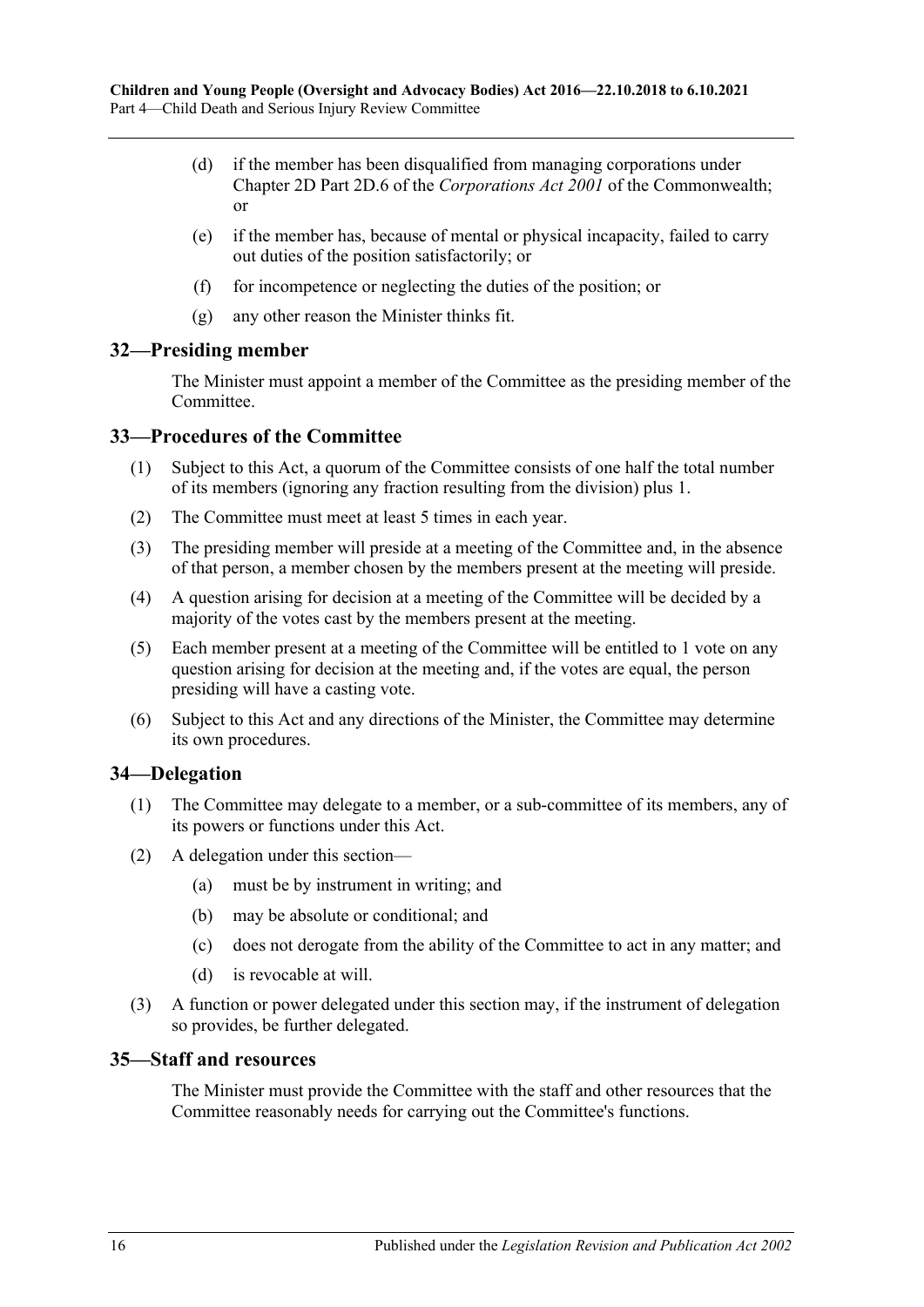### <span id="page-16-0"></span>**36—Use of staff and facilities etc**

- (1) The Committee may, by agreement with the Minister responsible for an administrative unit of the Public Service, make use of the services of the staff, equipment or facilities of that administrative unit.
- (2) The Committee may, with the Minister's approval, engage an expert to assist it in the review of a particular case or in carrying out any other aspect of its functions.

#### <span id="page-16-1"></span>**37—Functions of the Committee**

- (1) The functions of the Committee are—
	- (a) to review cases in which children die or suffer serious injury with a view to identifying legislative or administrative means of preventing similar cases of death or serious injury in the future; and
	- (b) to make, and monitor the implementation of, recommendations for avoiding preventable child death or serious injury; and
	- (c) to maintain a database of child deaths and serious injuries and their circumstances and causes.
- (2) A review may be carried out if—
	- (a) the incident resulting in the child's death or serious injury occurred in the State; or
	- (b) the child was, at the time of the death or serious injury, ordinarily resident in the State.
- (3) The Committee should review a case of child death or serious injury if—
	- (a) there are grounds to suspect that the death or serious injury may be due to abuse or neglect; or
	- (b) there are grounds to believe that the death or serious injury might have been prevented by some kind of systemic change; or
	- (c) there had been, within 3 years before the incident resulting in the death or serious injury, a notification to the Department of suspected abuse or neglect of the child, or a member of the child's family; or
	- (d) the child was, at the time of death or serious injury, under the guardianship, or in the custody, of the Chief Executive (within the meaning of the *[Children](http://www.legislation.sa.gov.au/index.aspx?action=legref&type=act&legtitle=Children%20and%20Young%20People%20(Safety)%20Act%202017)  [and Young People \(Safety\) Act](http://www.legislation.sa.gov.au/index.aspx?action=legref&type=act&legtitle=Children%20and%20Young%20People%20(Safety)%20Act%202017) 2017*) or was in custody or detention or in the care of a government agency; or
	- (e) the case has been referred to the Committee by the State Coroner.
- (4) The Committee must not review a case of child death or serious injury if to do so may compromise an ongoing criminal investigation of the case.
- (5) The Committee must not review a case of child death or serious injury unless—
	- (a) a coronial inquiry has been completed; or
	- (b) the State Coroner requests the Committee to carry out a review; or
	- (c) the State Coroner indicates that there is no present intention to carry out a coronial inquiry.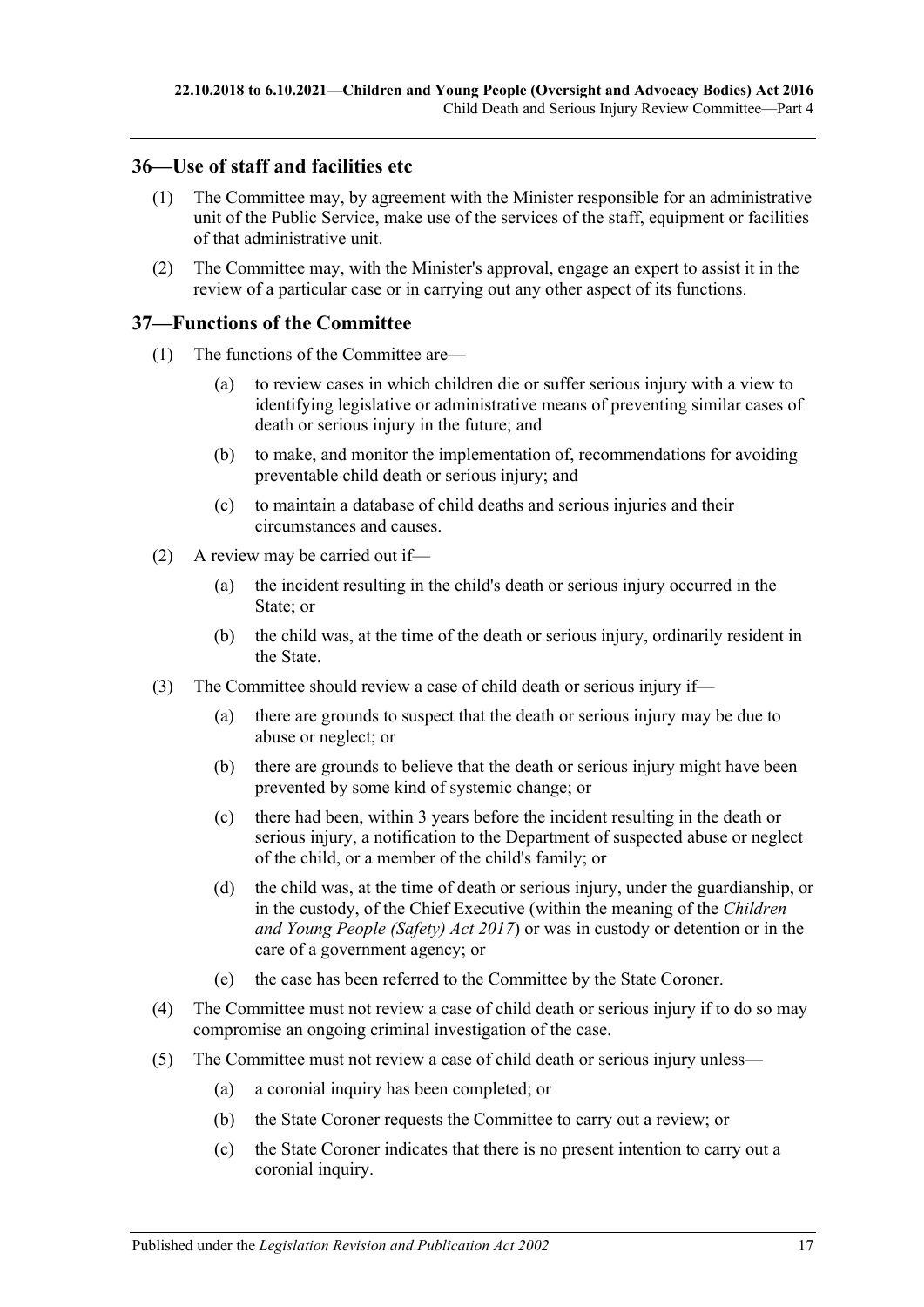- (6) Without limiting the ways in which the Committee may conduct a review, a review may be carried out by examination of coronial and other records and reports relevant to the case under review.
- (7) The Committee must not make a finding about civil or criminal liability.
- (8) The database maintained by the Committee may only be inspected in accordance with the regulations.

#### <span id="page-17-2"></span><span id="page-17-0"></span>**38—Powers of Committee**

- (1) Subject to this section, but without limiting any other provision of this Act, the Committee may, for the purposes of a review of a case of child death or serious injury, require a specified person (whether or not the person is a State authority, or an officer or employee of a State authority) to provide to the Committee such information or documents as may be specified in the notice (being information or documents in the possession of the person that the Committee reasonably requires for the review).
- <span id="page-17-3"></span>(2) A person must not refuse or fail to comply with a requirement under [subsection](#page-17-2) (1). Maximum penalty: \$10 000.
- (3) [Subsection](#page-17-3) (2) does not apply to a prescribed person in relation to a child who is the subject of the review.
- (4) The Committee cannot require a person to disclose or allow access to information or documents subject to the operation of Part 7 or 8 of the *[Health Care Act](http://www.legislation.sa.gov.au/index.aspx?action=legref&type=act&legtitle=Health%20Care%20Act%202008) 2008*.
- (5) If a State authority refuses or fails to comply with a requirement under [subsection](#page-17-2) (1), the Committee may, after consultation with the State authority—
	- (a) report the refusal or failure to the Minister and to the Minister responsible for the State authority (if any); and
	- (b) include details of the refusal or failure in the annual report of the Committee.
- (6) In this section—

*prescribed person*, in relation to a child, means a parent, step-parent, foster parent, brother, sister, uncle, aunt, grandfather or grandmother of the child.

#### <span id="page-17-1"></span>**39—Reporting obligations**

- (1) The Committee must, at the request of the Minister, provide a report to the Minister on the performance of its functions or on any other matter specified by the Minister.
- <span id="page-17-4"></span>(2) The Committee must, on or before 31 October in each year, report to the Minister on the performance of its functions during the preceding financial year.
- (3) The Minister must, within 6 sitting days after receiving a report under [subsection](#page-17-4) (2), have copies of the report laid before both Houses of Parliament.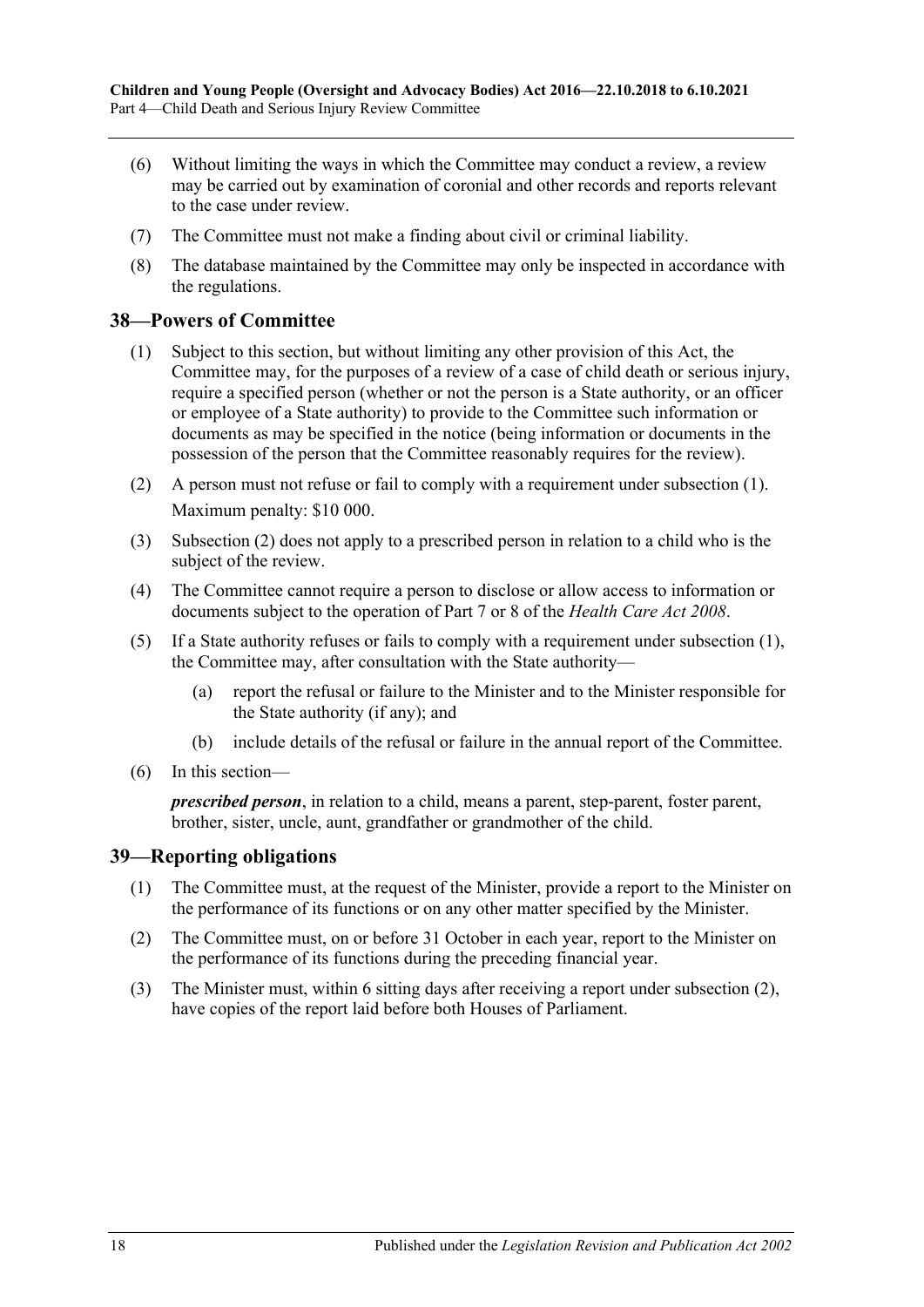# <span id="page-18-0"></span>**Part 5—Referral of matters**

#### <span id="page-18-4"></span><span id="page-18-1"></span>**40—Guardian or Committee may refer matter to Commissioner**

- (1) If, in the course of performing functions under this Act, the Guardian or the Committee becomes aware of a matter that, in the opinion of the Guardian or Committee, should be referred to the Commissioner for action under [Part](#page-4-2) 2, then the Guardian or Committee (as the case requires) may, in a manner and form determined by the Commissioner, refer the matter to the Commissioner.
- (2) [Subsection](#page-18-4) (1) applies whether or not the Guardian or the Committee is reviewing, or has reviewed, an incident to which the matter relates.
- (3) Nothing in [subsection](#page-18-4) (1) prevents the Guardian or the Committee from reporting or referring the matter under any other provision of this Act or any other Act.

### <span id="page-18-2"></span>**41—Commissioner, Guardian and Committee may report, and must refer, certain matters to appropriate body**

- <span id="page-18-5"></span>(1) If, in the course of performing functions under this Act, the Commissioner, the Guardian or the Committee becomes aware of a matter that raises the possibility of professional misconduct or unprofessional conduct, or corruption, misconduct or maladministration in public administration, then the Commissioner, Guardian or Committee (as the case requires)—
	- (a) in the case of professional misconduct or unprofessional conduct—may report the matter to the relevant regulatory body for that profession; or
	- (b) in the case of corruption, misconduct or maladministration in public administration—must refer the matter to the Office for Public Integrity.
- (2) The Commissioner, the Guardian or the Committee (as the case requires) must comply with any reasonable request of the relevant regulatory body for further information in relation to the subject matter of a report under [subsection](#page-18-5) (1)(a).
- (3) In this section—

*corruption, misconduct or maladministration in public administration* means corruption in public administration, misconduct in public administration or maladministration in public administration, all within the meaning of the *[Independent](http://www.legislation.sa.gov.au/index.aspx?action=legref&type=act&legtitle=Independent%20Commissioner%20Against%20Corruption%20Act%202012)  [Commissioner Against Corruption Act](http://www.legislation.sa.gov.au/index.aspx?action=legref&type=act&legtitle=Independent%20Commissioner%20Against%20Corruption%20Act%202012) 2012*;

*Office for Public Integrity* means the Office for Public Integrity under the *[Independent Commissioner Against Corruption Act](http://www.legislation.sa.gov.au/index.aspx?action=legref&type=act&legtitle=Independent%20Commissioner%20Against%20Corruption%20Act%202012) 2012*.

#### <span id="page-18-3"></span>**42—Commissioner and Guardian may make complaints to Ombudsman**

- <span id="page-18-6"></span>(1) Despite a provision of the *[Ombudsman Act](http://www.legislation.sa.gov.au/index.aspx?action=legref&type=act&legtitle=Ombudsman%20Act%201972) 1972*, the Commissioner or the Guardian may, on behalf of a child or young person, or a class of children or young people—
	- (a) make a complaint to the Ombudsman in respect of an administrative act; or
	- (b) make a prescribed child protection complaint to the Ombudsman,

and, for the purposes of the *[Ombudsman Act](http://www.legislation.sa.gov.au/index.aspx?action=legref&type=act&legtitle=Ombudsman%20Act%201972) 1972*, such a complaint will be taken to be a complaint made under that Act.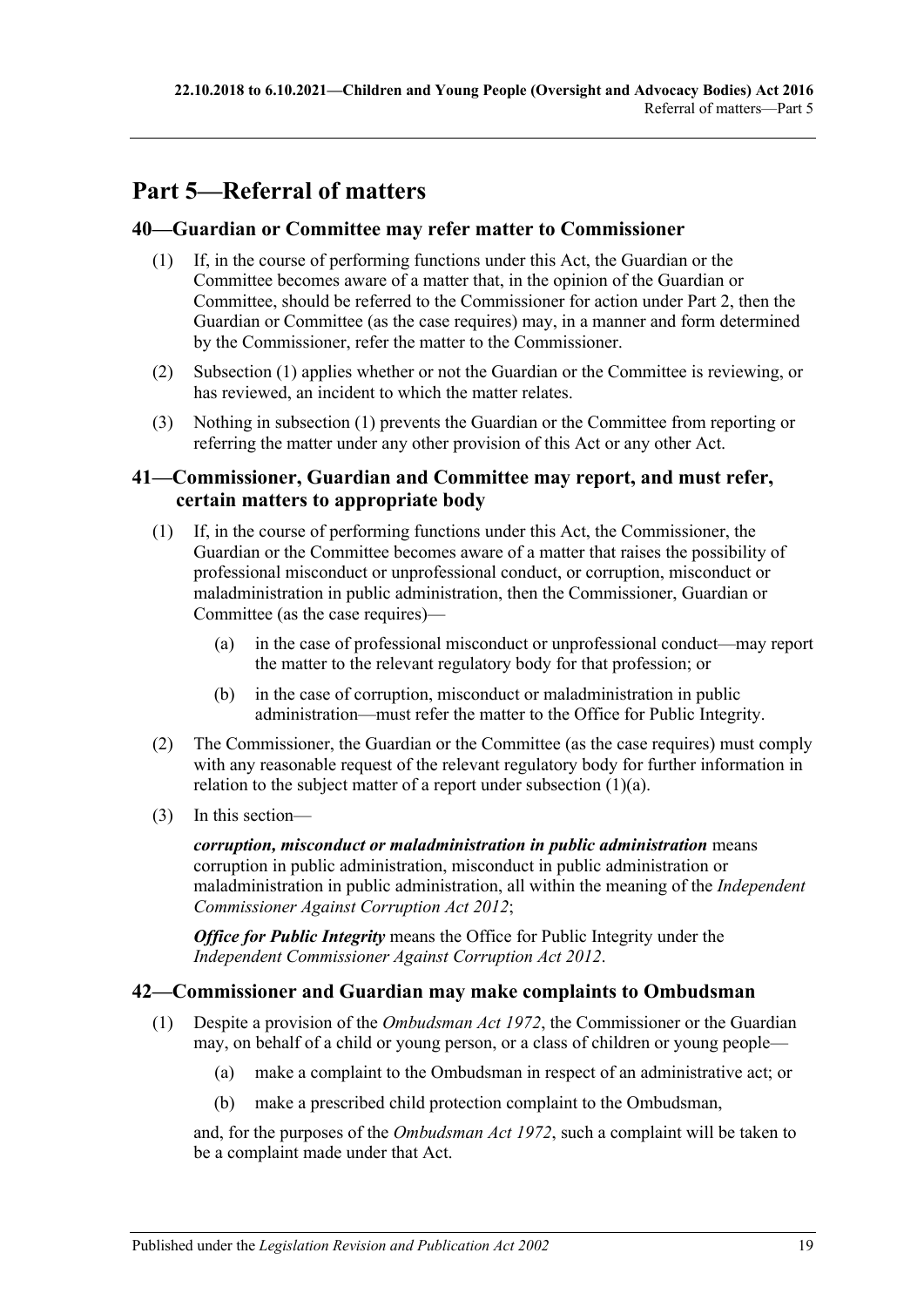- (2) Without limiting a provision of the *[Ombudsman Act](http://www.legislation.sa.gov.au/index.aspx?action=legref&type=act&legtitle=Ombudsman%20Act%201972) 1972*, the Ombudsman, in respect of a complaint referred to in [subsection](#page-18-6)  $(1)(b)$ , has the same jurisdiction and any additional powers that the Health and Community Services Complaints Commissioner would have under the *[Health and Community Services Complaints Act](http://www.legislation.sa.gov.au/index.aspx?action=legref&type=act&legtitle=Health%20and%20Community%20Services%20Complaints%20Act%202004) 2004* in respect of such a complaint.
- (3) In this section—

*administrative act* has the same meaning as in the *[Ombudsman Act](http://www.legislation.sa.gov.au/index.aspx?action=legref&type=act&legtitle=Ombudsman%20Act%201972) 1972*;

*prescribed child protection complaint* has the same meaning as in section 28A of the *Health and Community [Services Complaints Act](http://www.legislation.sa.gov.au/index.aspx?action=legref&type=act&legtitle=Health%20and%20Community%20Services%20Complaints%20Act%202004) 2004*.

## <span id="page-19-0"></span>**43—Commissioner and Guardian may make complaints to Health and Community Services Complaints Commissioner**

- <span id="page-19-2"></span>(1) Subject to this section, but despite a provision of the *[Health and Community Services](http://www.legislation.sa.gov.au/index.aspx?action=legref&type=act&legtitle=Health%20and%20Community%20Services%20Complaints%20Act%202004)  [Complaints Act](http://www.legislation.sa.gov.au/index.aspx?action=legref&type=act&legtitle=Health%20and%20Community%20Services%20Complaints%20Act%202004) 2004*, the Commissioner or the Guardian may make a complaint to the Health and Community Services Complaints Commissioner on behalf of a child or young person, or a class of children or young people, in respect of a ground referred to in section 25 of that Act (and such a complaint will be taken to be a complaint made under that Act).
- (2) In determining whether to make a complaint under [subsection](#page-19-2) (1), the Commissioner or the Guardian (as the case requires)—
	- (a) must have regard to the fact that a prescribed child protection complaint should, unless it is a complaint of a kind identified in an administrative arrangement under section 28A of the *[Health and Community Services](http://www.legislation.sa.gov.au/index.aspx?action=legref&type=act&legtitle=Health%20and%20Community%20Services%20Complaints%20Act%202004)  [Complaints Act](http://www.legislation.sa.gov.au/index.aspx?action=legref&type=act&legtitle=Health%20and%20Community%20Services%20Complaints%20Act%202004) 2004*, be made to the Ombudsman; and
	- (b) must consider whether a complaint should instead be made under [section](#page-18-3) 42.
- (3) Nothing in this section limits the operation of section 28A of the *[Health and](http://www.legislation.sa.gov.au/index.aspx?action=legref&type=act&legtitle=Health%20and%20Community%20Services%20Complaints%20Act%202004)  [Community Services Complaints Act](http://www.legislation.sa.gov.au/index.aspx?action=legref&type=act&legtitle=Health%20and%20Community%20Services%20Complaints%20Act%202004) 2004*.
- (4) In this section—

*prescribed child protection complaint* has the same meaning as in section 28A of the *[Health and Community Services Complaints Act](http://www.legislation.sa.gov.au/index.aspx?action=legref&type=act&legtitle=Health%20and%20Community%20Services%20Complaints%20Act%202004) 2004*.

## <span id="page-19-1"></span>**44—Immediate reports to Parliament**

- (1) The Commissioner, the Guardian or the Committee may make a report to the Parliament on any matter related to their functions under this Act if satisfied that the matter raises issues of such importance to the safety or wellbeing of children and young people that the Parliament should be made aware of the matter as a matter of urgency.
- (2) A copy of the report must be delivered to the President of the Legislative Council and the Speaker of the House of Assembly.
- (3) The President of the Legislative Council and the Speaker of the House of Assembly must, on the first sitting day after receiving a report, lay it before their respective Houses.
- (4) The Commissioner, the Guardian or the Committee (as the case requires) must also give a copy of the report to the Minister.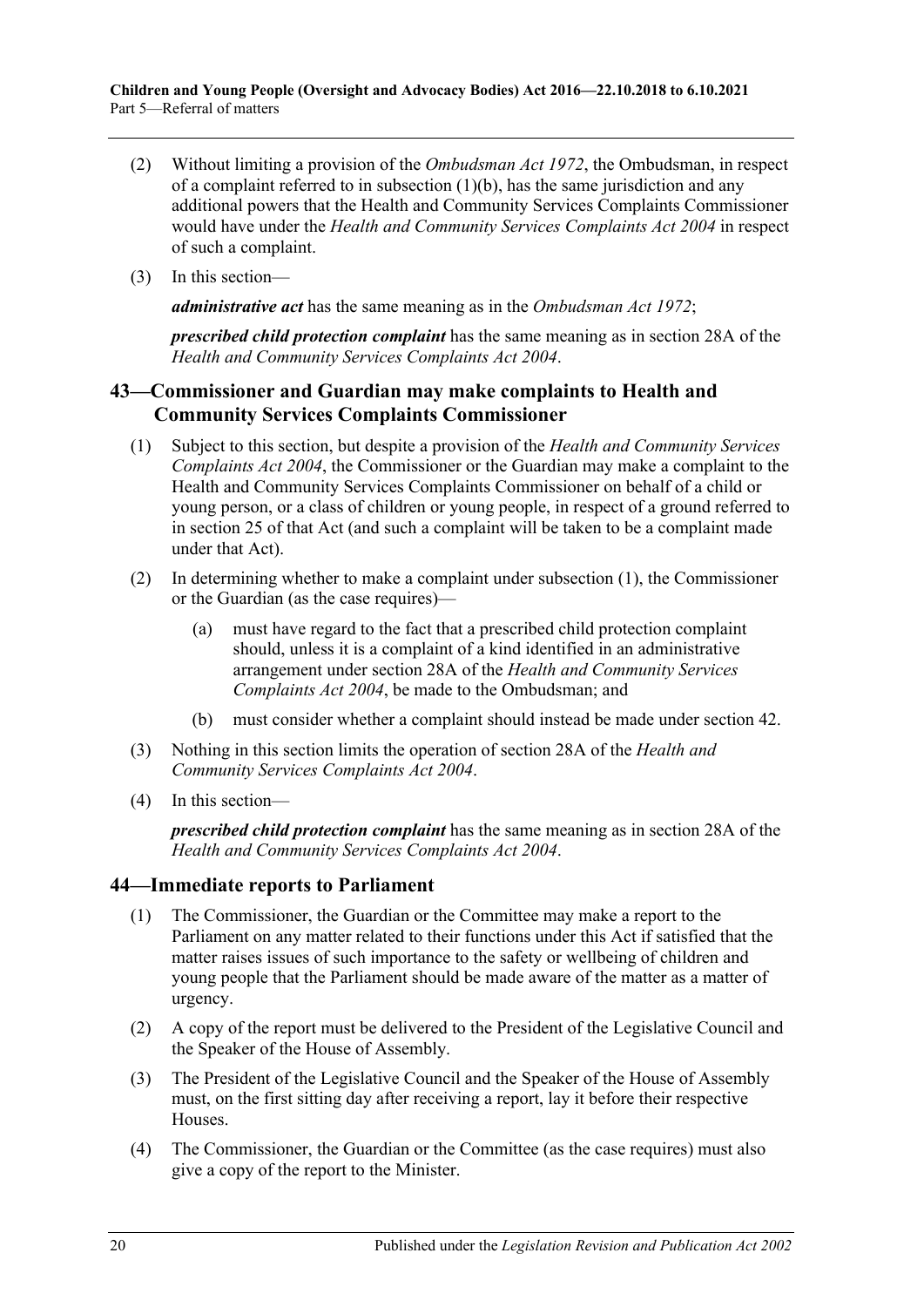### <span id="page-20-0"></span>**45—Referral of matters to inquiry agencies etc not affected**

- (1) Nothing in this Act prevents a matter from being referred to an inquiry agency or any other appropriate person or body at any time (whether or not an inquiry or other proceedings are being or have been undertaken under this Act).
- (2) The referral of a matter does not prevent the Commissioner, the Guardian or the Committee from performing functions or exercising powers in respect of the matter (but in such a case the Commissioner, Guardian or Committee must endeavour to avoid, as far as practicable, prejudice to any person affected by the referral).
- (3) In this section—

*inquiry agency* means—

- (a) South Australia Police; or
- (b) the Ombudsman; or
- (c) the State Coroner; or
- (d) the Independent Commissioner Against Corruption; or
- (e) the Commissioner for Public Sector Employment; or
- (f) the Health and Community Services Complaints Commissioner; or
- (g) the Guardian.

## <span id="page-20-1"></span>**Part 6—Child Development Council**

## <span id="page-20-2"></span>**Division 1—Child Development Council**

#### <span id="page-20-3"></span>**46—Establishment of Child Development Council**

- (1) The *Child Development Council* is established.
- (2) The Council consists of up to 12 members appointed by the Minister, being persons who collectively have, in the opinion of the Minister, the knowledge, skills and experience necessary to enable the Council to carry out its functions effectively.
- (3) The Minister must, before appointing a member to the Council, call for expressions of interest under a scheme determined by the Minister for the purposes of this section.
- (4) The Minister may appoint a person to be the deputy of a member of the Council.
- (5) A deputy may act as a member of the Council during any period of absence of the member in relation to whom the deputy has been appointed.

#### <span id="page-20-4"></span>**47—Terms and conditions of membership**

- (1) Subject to this section, a member of the Council will hold office on conditions, and for a term (not exceeding 2 years), determined by the Minister and specified in the instrument of appointment and is, at the expiration of a term of office, eligible for reappointment.
- (2) The office of a member becomes vacant if the member—
	- (a) dies; or
	- (b) completes a term of office and is not reappointed; or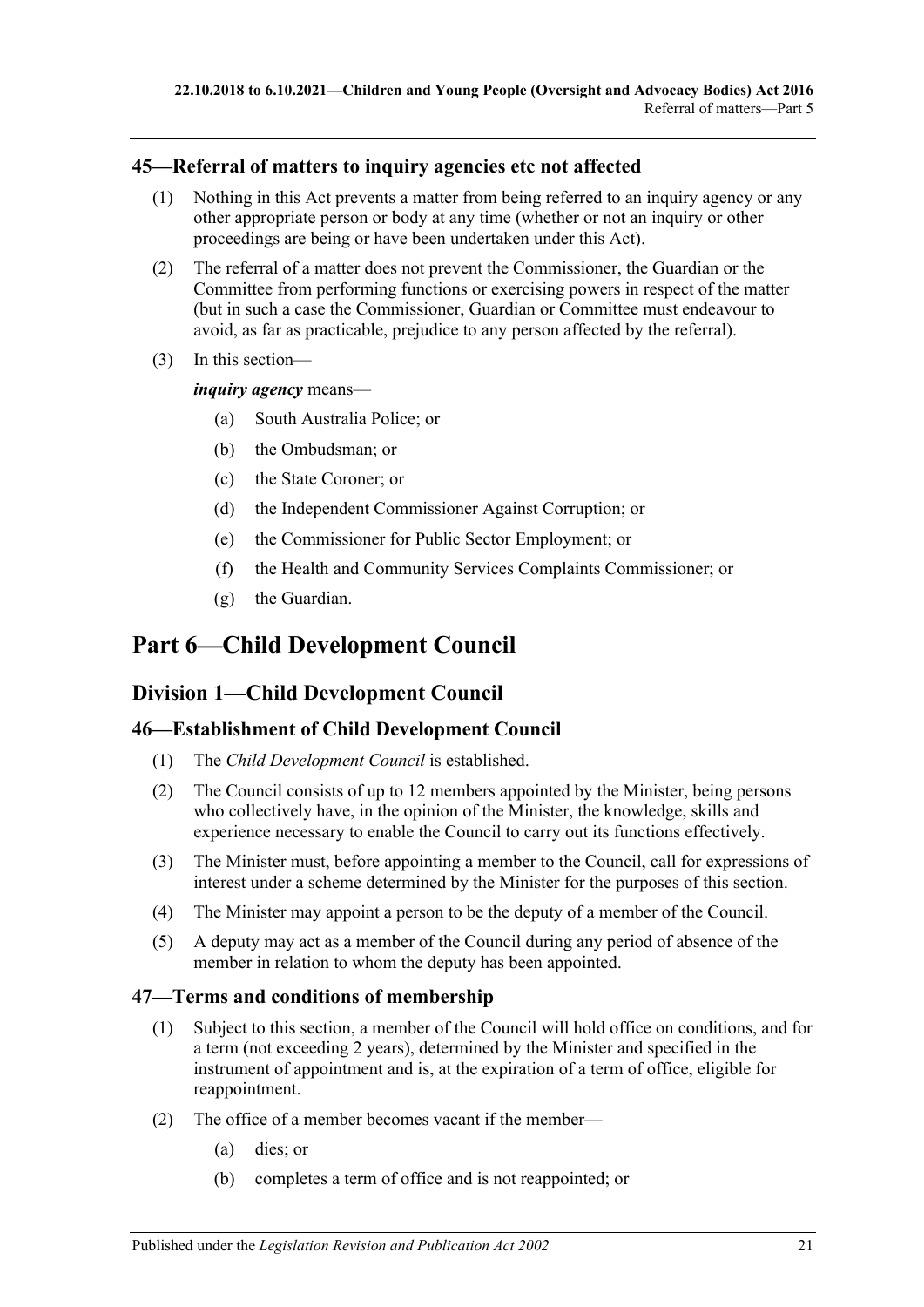- (c) resigns by written notice to the Minister; or
- (d) is convicted of—
	- (i) an indictable offence against the law of this State; or
	- (ii) an offence against the law of this State that is punishable by imprisonment for a term of at least 12 months; or
	- (iii) an offence against the law of another jurisdiction that, if committed in this State, would be an offence of a kind referred to in a preceding paragraph; or
- (e) is sentenced to imprisonment for an offence (whether against a law of this State or another jurisdiction); or
- (f) becomes a prohibited person within the meaning of the *[Child Safety](http://www.legislation.sa.gov.au/index.aspx?action=legref&type=act&legtitle=Child%20Safety%20(Prohibited%20Persons)%20Act%202016)  [\(Prohibited Persons\) Act](http://www.legislation.sa.gov.au/index.aspx?action=legref&type=act&legtitle=Child%20Safety%20(Prohibited%20Persons)%20Act%202016) 2016*; or
- (g) is removed from office by the Minister under [subsection](#page-21-2) (3).
- <span id="page-21-2"></span>(3) The Minister may remove a member from office—
	- (a) for misconduct or conduct that may bring the Council into disrepute; or
	- (b) for breach of, or non-compliance with, a condition of appointment; or
	- (c) if the member has become bankrupt or has applied to take the benefit of a law for the relief of insolvent debtors; or
	- (d) if the member has been disqualified from managing corporations under Chapter 2D Part 2D.6 of the *Corporations Act 2001* of the Commonwealth; or
	- (e) if the member has, because of mental or physical incapacity, failed to carry out duties of the position satisfactorily; or
	- (f) for incompetence or neglecting the duties of the position; or
	- (g) any other reason the Minister thinks fit.
- (4) An act or proceeding of the Council is not invalid by reason only of a vacancy in its membership or a defect in the appointment of a member.

#### <span id="page-21-0"></span>**48—Presiding member and deputy presiding member**

The Minister must appoint 1 of the members of the Council to be the presiding member of the Council and 1 to be the deputy presiding member.

#### <span id="page-21-1"></span>**49—Delegation**

- (1) The Council may delegate a function or power under this Act (other than a prescribed function or power)—
	- (a) to a member of the Council; or
	- (b) to a committee established by the Council; or
	- (c) to a specified body or person (including a person for the time being holding or acting in a specified office or position).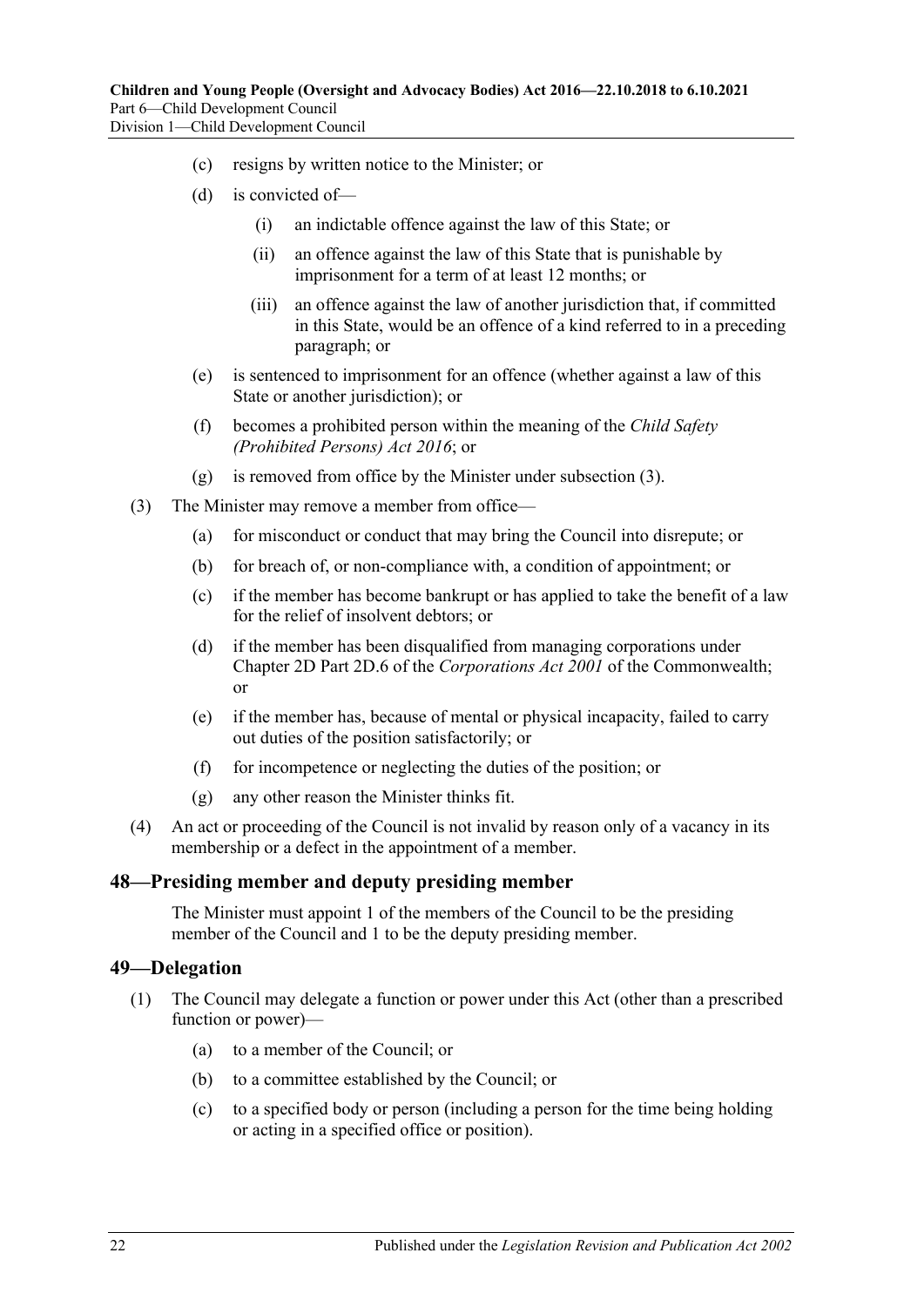- (2) A delegation under this section—
	- (a) must be by instrument in writing; and
	- (b) may be absolute or conditional; and
	- (c) does not derogate from the ability of the Council to act in any matter; and
	- (d) is revocable at will.
- (3) A function or power delegated under this section may, if the instrument of delegation so provides, be further delegated.

#### <span id="page-22-0"></span>**50—Committees**

- (1) The Council may establish committees—
	- (a) to advise the Council; or
	- (b) to carry out functions on behalf of the Council.
- (2) The membership of a committee will be determined by the Council and may, but need not, consist of, or include, members of the Council.
- (3) The Council will determine who will be the presiding member of a committee.
- <span id="page-22-2"></span>(4) The procedures to be observed in relation to the conduct of the business of a committee will be—
	- (a) as determined by the Council; and
	- (b) insofar as a procedure is not determined under [paragraph](#page-22-2) (a)—as determined by the committee.

#### <span id="page-22-1"></span>**51—Council's procedures**

- (1) Subject to this Act, a quorum of the Council consists of one half the total number of its members (ignoring any fraction resulting from the division) plus 1.
- (2) The Council must meet at least 6 times in any calendar year.
- (3) The presiding member will preside at a meeting of the Council and, in the absence of that person, or, in that member's absence, by the deputy presiding member and, in the absence of both the presiding member and the deputy presiding member, the members present at a meeting of the Council must choose 1 of their number to preside at the meeting.
- (4) A decision carried by a majority of the votes cast by members of the Council at a meeting is a decision of the Council.
- (5) Each member present at a meeting of the Council has 1 vote on any question arising for decision (but, to avoid doubt, the member presiding at the meeting does not have a casting vote if the votes are equal).
- (6) The Council must have accurate minutes kept of its meetings.
- (7) Subject to this Act and any direction of the Minister, the Council may determine its own procedures.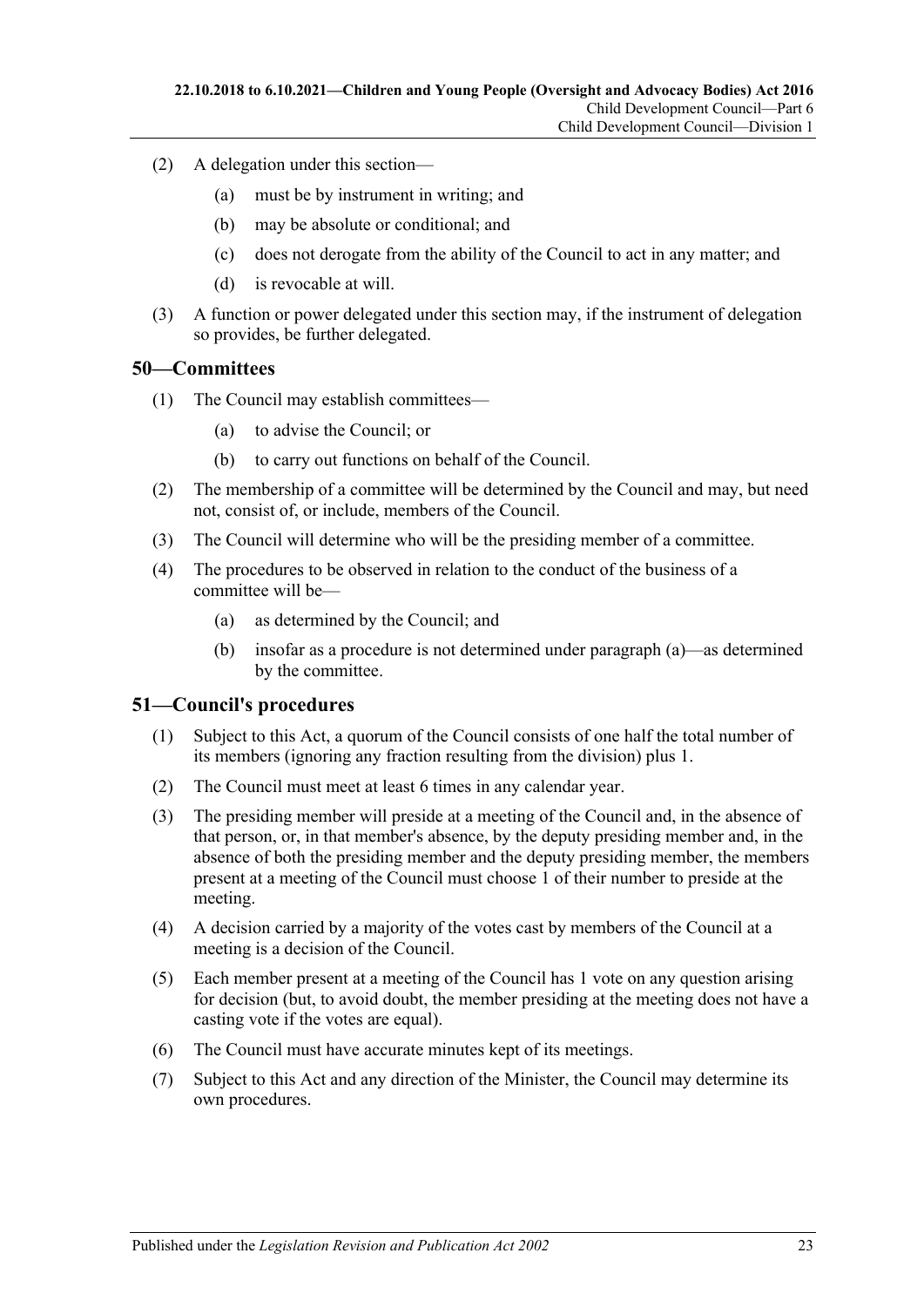#### <span id="page-23-0"></span>**52—Commissioner or representative may attend meetings of Council**

The Commissioner, or a person authorised in writing by the Commissioner—

- (a) may attend and take part in discussions at any meeting of the Council; and
- (b) may have access to papers provided to members for the purposes of any meeting of the Council,

but does not have a vote on any question arising for decision at a meeting of the Council.

#### <span id="page-23-1"></span>**53—Staff and resources**

The Minister must provide the Council with the staff and other resources that the Council reasonably needs for carrying out the Council's functions.

#### <span id="page-23-2"></span>**54—Use of staff etc of Public Service**

The Council may, under an arrangement established by the Minister administering an administrative unit of the Public Service, make use of the staff, equipment or facilities of that administrative unit.

#### <span id="page-23-3"></span>**55—Functions and powers of Council**

- (1) The primary function of the Council is to prepare and maintain the *Outcomes Framework for Children and Young People*.
- (2) The Council has the following additional functions:
	- (a) to advise and report to the Government on the effectiveness of the Outcomes Framework in—
		- (i) keeping children and young people safe from harm; and
		- (ii) ensuring that children and young people are cared for in a way that allows them to realise their potential; and
		- (iii) improving the physical and mental health, and the emotional wellbeing, of children and young people; and
		- (iv) improving the participation of children and young people in educational and vocational training; and
		- (v) improving the participation of children and young people in sporting, creative, cultural and other recreational activities; and
		- (vi) ensuring that children and young people are properly prepared for taking their position in society as responsible citizens; and
		- (vii) maintaining the cultural identity of children and young people;
	- (b) to promote the implementation of the Outcomes Framework in respect of matters affecting children and young people under the laws of the State;
	- (c) such other functions as may be assigned to the Council under this or any other Act or by the Minister.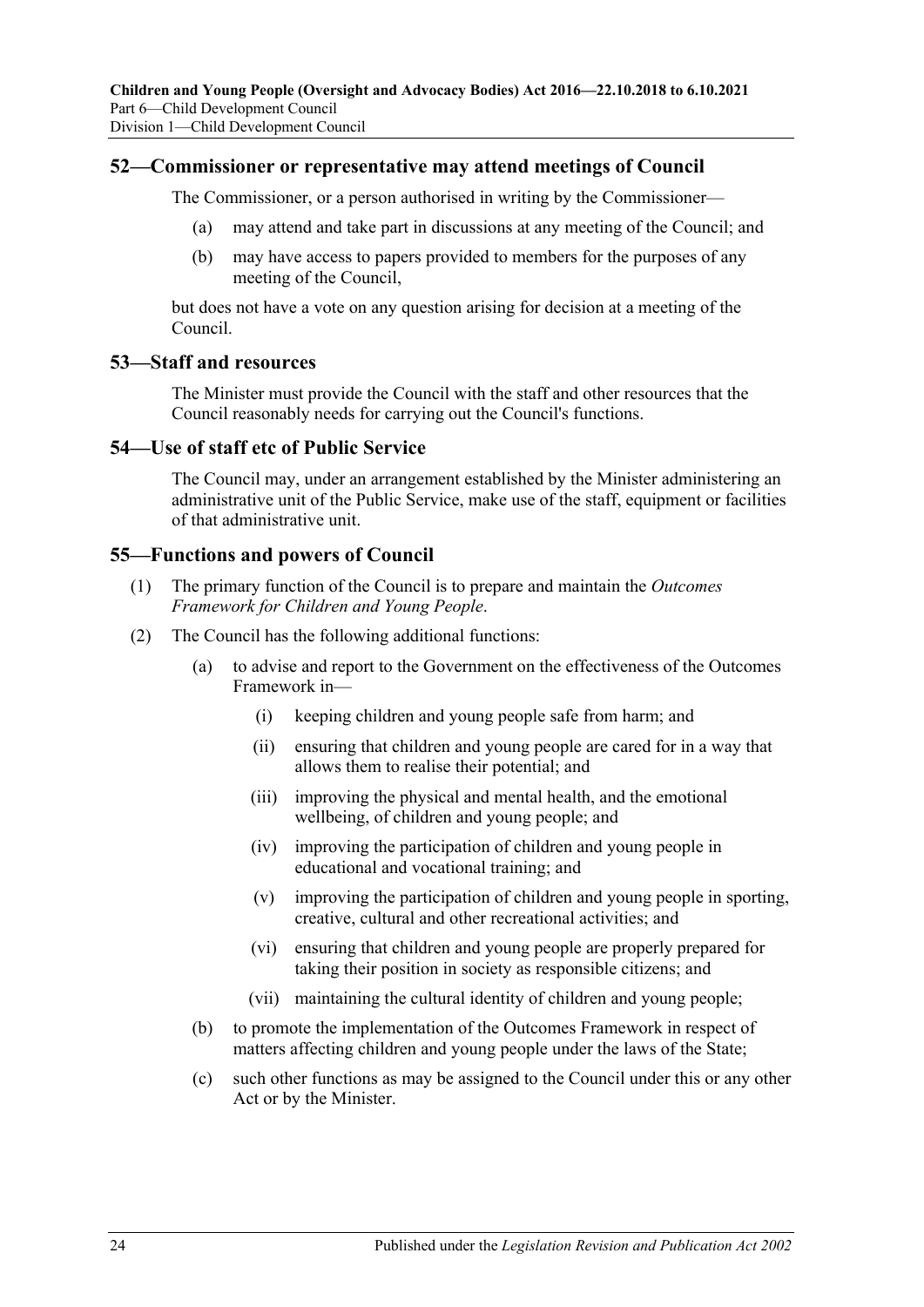- (3) In performing the functions under this section, the Council should, as far as is reasonably practicable, seek to work collaboratively with—
	- (a) State authorities and Commonwealth agencies that have functions that are relevant to those of the Council; and
	- (b) relevant industry, professional and community groups and organisations.
- (4) Subject to this Act, the Council has such powers as may be necessary or expedient for the performance of the Council's functions.

### <span id="page-24-0"></span>**56—Reporting obligations**

- (1) The Council must, at the request of the Minister, provide a report to the Minister on the performance of its functions or on any other matter specified by the Minister.
- <span id="page-24-3"></span>(2) The Council must, on or before 31 October in each year, report to the Minister on the performance of its functions during the preceding financial year.
- (3) The Minister must, within 6 sitting days after receiving a report under [subsection](#page-24-3) (2), have copies of the report laid before both Houses of Parliament.

## <span id="page-24-1"></span>**Division 2—Outcomes Framework for Children and Young People**

### <span id="page-24-2"></span>**57—Outcomes Framework for Children and Young People**

- (1) There is to be an *Outcomes Framework for Children and Young People*.
- (2) Without limiting any other matter that may be included in the Outcomes Framework, the Outcomes Framework must include a Charter for Children and Young People.
- (3) The Outcomes Framework is to be prepared by the Child Development Council.
- (4) The Council must, in preparing the Outcomes Framework—
	- (a) act in accordance with any instructions of the Minister; and
	- (b) consult with—
		- (i) the Commissioner; and
		- (ii) any other person or body prescribed by the regulations,

and may consult with any other person or body that the Council thinks appropriate; and

- (c) engage children and young people, and their parents, carers and families; and
- (d) ensure an appropriate focus on the needs of priority population groups; and
- (e) develop performance indicators against which progress in relation to the development and wellbeing of children and young people in the State can be tracked over time.
- (5) The regulations may make further provisions with regard to the Outcomes Framework including, without limiting the generality of this subsection, provisions relating to—
	- (a) how the Outcomes Framework is to be prepared; and
	- (b) the form of the Outcomes Framework and any variation of the Outcomes Framework; and
	- (c) the kinds of information to be included in the Outcomes Framework; and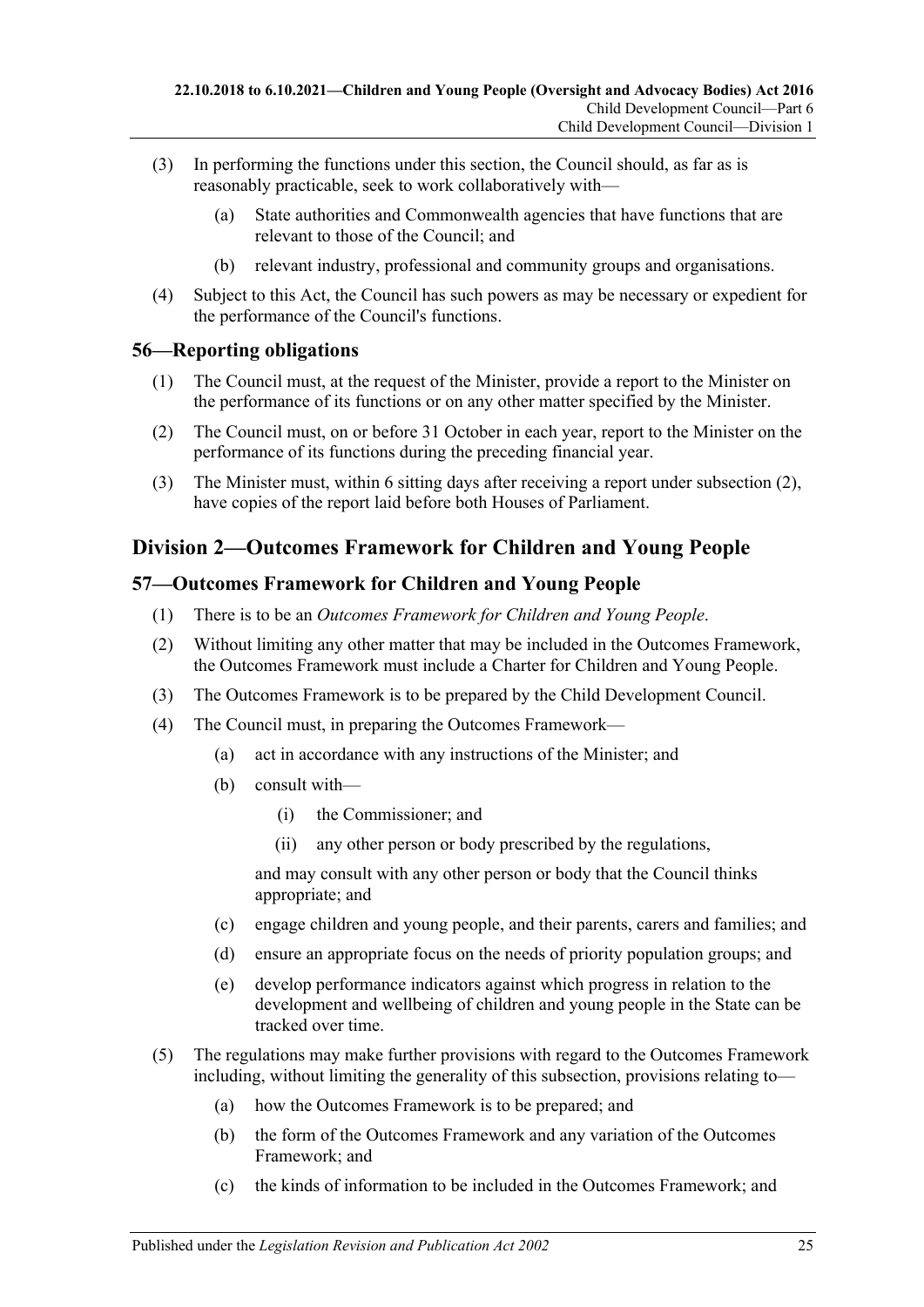Division 2—Outcomes Framework for Children and Young People

- (d) consultation requirements relating to the Outcomes Framework; and
- (e) consideration and approval of the Outcomes Framework by the Minister; and
- (f) requirements as to the ongoing review of the Outcomes Framework; and
- (g) variation or substitution of the Outcomes Framework,

including provisions limiting a matter referred to in a preceding paragraph.

- (6) The Outcomes Framework, and any variation or substitution of the Outcomes Framework, has effect from the time it is approved by the Minister.
- (7) The Council must, on the Outcomes Framework or a variation of the Outcomes Framework being approved by the Minister—
	- (a) cause the Outcomes Framework or variation to be published in the Gazette; and
	- (b) cause the Outcomes Framework to be published on a website determined by the Minister.

#### <span id="page-25-4"></span><span id="page-25-0"></span>**58—Statutory duty of State authorities in respect of Outcomes Framework**

- (1) Every State authority must, in carrying out its functions or exercising its powers, have regard to, and seek to give effect to, the Outcomes Framework.
- (2) A State authority will be taken not to be in breach of [subsection](#page-25-4) (1) if the State authority is acting—
	- (a) in accordance with a requirement under this or any other Act; or
	- (b) in circumstances prescribed by the regulations.
- (3) A failure by a State authority to comply with this section does not, of itself, give rise to any civil liability against the Crown, the State authority or any other person.

## <span id="page-25-1"></span>**Part 7—Information gathering and sharing**

#### <span id="page-25-2"></span>**59—No obligation to maintain secrecy**

No obligation to maintain secrecy or other restriction on the disclosure of information applies in relation to the disclosure of information to the Commissioner, the Guardian or the Committee under this Act, except an obligation or restriction designed to keep the identity of an informant or notifier secret.

#### <span id="page-25-5"></span><span id="page-25-3"></span>**60—Commissioner may require State authority to provide report**

- (1) The Commissioner may, if the Commissioner is of the opinion that it is necessary or would otherwise assist the Commissioner in the performance of functions under this Act, require a State authority to prepare and provide a report to the Commissioner in relation to the matters, and in accordance with any requirements, specified in the notice.
- <span id="page-25-6"></span>(2) If a State authority has not complied with a requirement under [subsection](#page-25-5) (1), the Commissioner may require the State authority to provide to the Commissioner within a specified period a report setting out the reasons for non-compliance.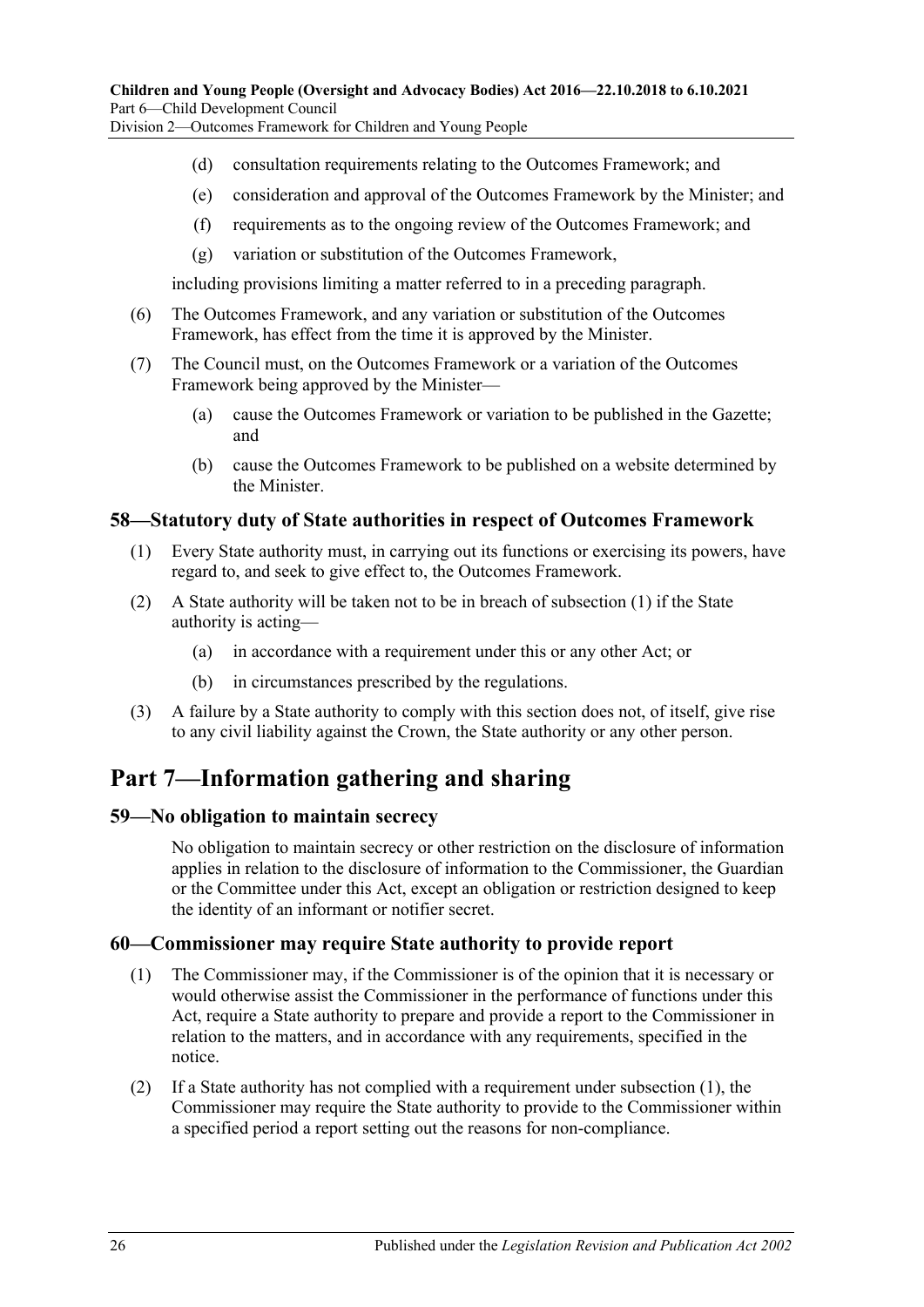- <span id="page-26-2"></span>(3) The Commissioner may, on receiving a report under [subsection](#page-25-6) (2), submit a copy of the report to the Minister setting out the views of the Commissioner in respect of the State authority's non-compliance.
- <span id="page-26-3"></span>(4) The Minister must, on receiving a report under [subsection](#page-26-2) (3), prepare a report to Parliament setting out—
	- (a) the Minister's response to the Commissioner's report; and
	- (b) any other information required by the regulations.
- (5) The Minister must, within 6 sitting days after completing a report under [subsection](#page-26-3) (4), cause a copy of both the report and the Commissioner's report under [subsection](#page-26-2) (3) to be laid before both Houses of Parliament.

### <span id="page-26-4"></span><span id="page-26-0"></span>**61—Commissioner or Guardian may require information**

- (1) The Commissioner or the Guardian may, by notice in writing, require a specified person (whether or not the person is a State authority, or an officer or employee of a State authority) to provide to them such information, or such documents, as may be specified in the notice (being information or documents in the possession of the person or body that the Commissioner or Guardian reasonably requires for the performance of functions under this Act).
- (2) A person of whom a requirement is made under [subsection](#page-26-4) (1) must give the specified information or documents to the Commissioner or Guardian (as the case requires) within the period specified in the notice.
- (3) A person who refuses or fails to comply with a notice under [subsection](#page-26-4) (1) is guilty of an offence.

Maximum penalty: \$10 000.

- (4) If a State authority refuses or fails to comply with a notice under [subsection](#page-26-4) (1), the Commissioner or Guardian (as the case requires) may, after consultation with the State authority—
	- (a) report the refusal or failure to the Minister and to the Minister responsible for the State authority (if any); and
	- (b) include details of the refusal or failure in the annual report of the Commissioner or Guardian.
- (5) The Minister may, by notice in writing, exempt a specified person or body, or persons or bodies of a specified class, from the operation of this section.
- (6) An exemption—
	- (a) may be conditional or unconditional; and
	- (b) may be varied or revoked by the Minister by further notice in writing.

#### <span id="page-26-1"></span>**62—Sharing of information between certain persons and bodies**

- (1) This section applies to the following persons and bodies:
	- (a) the Commissioner;
	- (b) the Guardian;
	- (c) the Committee;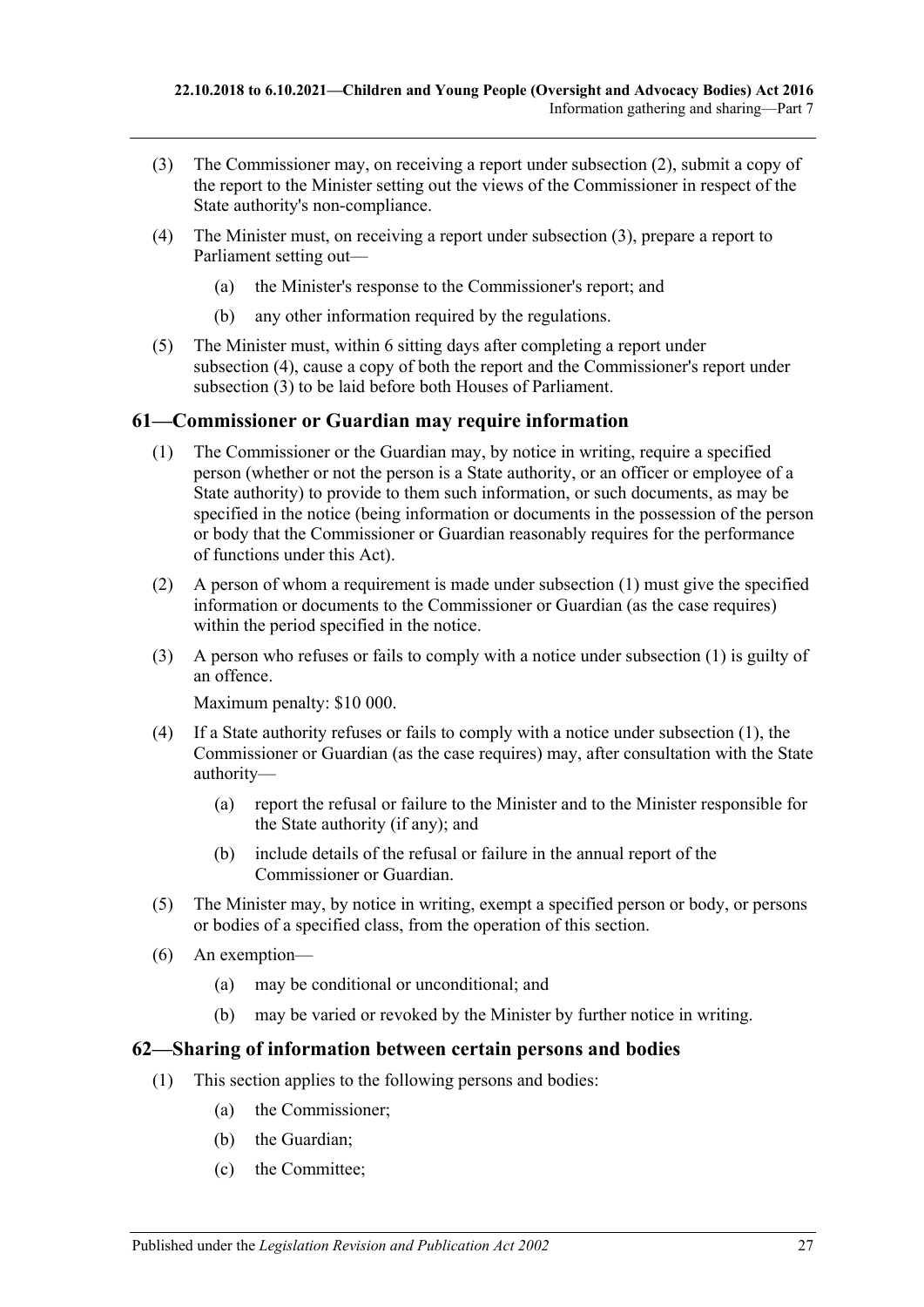- (d) the Council;
- (e) a State authority;
- (f) any other person or body declared by the regulations to be included in the ambit of this subsection.
- (2) Despite any other Act or law, a person or body to whom this section applies (the *provider*) may, in accordance with any requirement set out in the regulations, provide prescribed information and documents to another person or body to whom this section applies (the *recipient*) if the provider reasonably believes that the provision of the information or documents would assist the recipient—
	- (a) to perform official functions relating to the health, safety, welfare or wellbeing of a child or young person or class of children or young people; or
	- (b) to manage any risk to a child or young person or class of children or young people that might arise in the recipient's capacity as an employer or provider of services.
- <span id="page-27-3"></span>(3) Despite any other Act or law, information or documents that do not directly or indirectly disclose the identity of any person may be provided by one person or body to whom this section applies to another without restriction.
- (4) [Subsection](#page-27-3) (3) applies—
	- (a) whether or not the information or documents consist of or include prescribed information and documents; and
	- (b) whether the information or document ever disclosed the identity of a person, or has been redacted so as to de-identify it.
- (5) Information may be provided under this section regardless of whether the provider has been requested to provide the information.
- (6) In this section—

#### *prescribed information and documents* means—

- (a) information or documents relating to the health, safety, welfare or wellbeing of a particular child or young person or class of children or young people; or
- (b) any other information or document of a kind prescribed by the regulations for the purposes of this definition.

#### <span id="page-27-0"></span>**63—Interaction with** *Public Sector (Data Sharing) Act 2016*

Nothing in this Part affects the operation of the *[Public Sector \(Data Sharing\)](http://www.legislation.sa.gov.au/index.aspx?action=legref&type=act&legtitle=Public%20Sector%20(Data%20Sharing)%20Act%202016)  Act [2016](http://www.legislation.sa.gov.au/index.aspx?action=legref&type=act&legtitle=Public%20Sector%20(Data%20Sharing)%20Act%202016)*.

## <span id="page-27-1"></span>**Part 8—Miscellaneous**

#### <span id="page-27-2"></span>**64—Obstruction etc**

A person must not, without reasonable excuse, obstruct, hinder, resist or improperly influence, or attempt to obstruct, hinder, resist or improperly influence, the Commissioner, the Guardian, the Committee or the Council in the performance or exercise of a function or power under this Act.

Maximum penalty: \$10 000.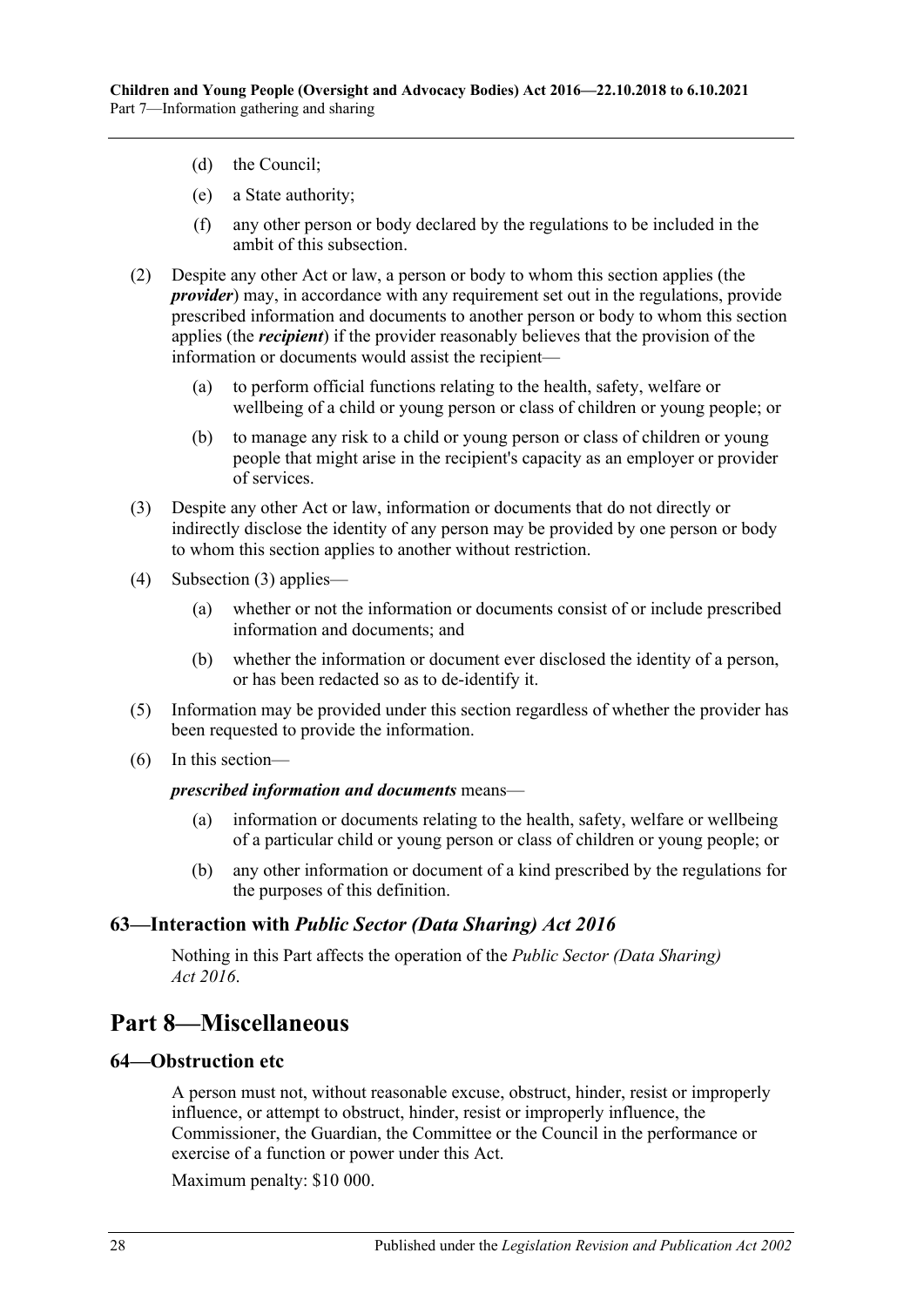#### <span id="page-28-0"></span>**65—False or misleading statements**

A person must not make a statement knowing that it is false or misleading in a material particular (whether by reason of the inclusion or omission of a particular) in information provided under this Act.

Maximum penalty: \$10 000.

#### <span id="page-28-3"></span><span id="page-28-1"></span>**66—Confidentiality**

- (1) A person engaged or formerly engaged in the administration of this Act must not divulge or communicate personal information obtained (whether by that person or otherwise) in the course of official duties except—
	- (a) as required or authorised by or under this Act or any other Act or law; or
	- (b) with the consent of the person to whom the information relates; or
	- (c) in connection with the administration or enforcement of this or any other Act; or
	- (d) for the purposes of referring the matter to a law enforcement agency, or a person or agency exercising official duties under an Act relating to the care or protection of children; or
	- (e) to an agency or instrumentality of this State, the Commonwealth or another State or a Territory of the Commonwealth for the purposes of the proper performance of its functions; or
	- (f) if the disclosure is reasonably necessary for the protection of the lawful interests of that person.

Maximum penalty: \$10 000.

- (2) [Subsection](#page-28-3) (1) does not prevent disclosure of statistical or other data that could not reasonably be expected to lead to the identification of any person to whom it relates.
- (3) Information that has been disclosed under [subsection](#page-28-3) (1) for a particular purpose must not be used for any other purpose by—
	- (a) the person to whom the information was disclosed; or
	- (b) any other person who gains access to the information (whether properly or improperly and whether directly or indirectly) as a result of that disclosure.

Maximum penalty: \$10 000.

(4) The regulations may make further provision in respect of the disclosure of information obtained in the course of the administration of this Act.

#### <span id="page-28-2"></span>**67—Victimisation**

- (1) A person who causes detriment to another on the ground, or substantially on the ground, that the other person or a third person has provided, or intends to provide, information under this Act commits an act of victimisation.
- (2) Causing detriment on the ground that a person—
	- (a) has made a false allegation; or
	- (b) has not acted in good faith,

does not constitute an act of victimisation.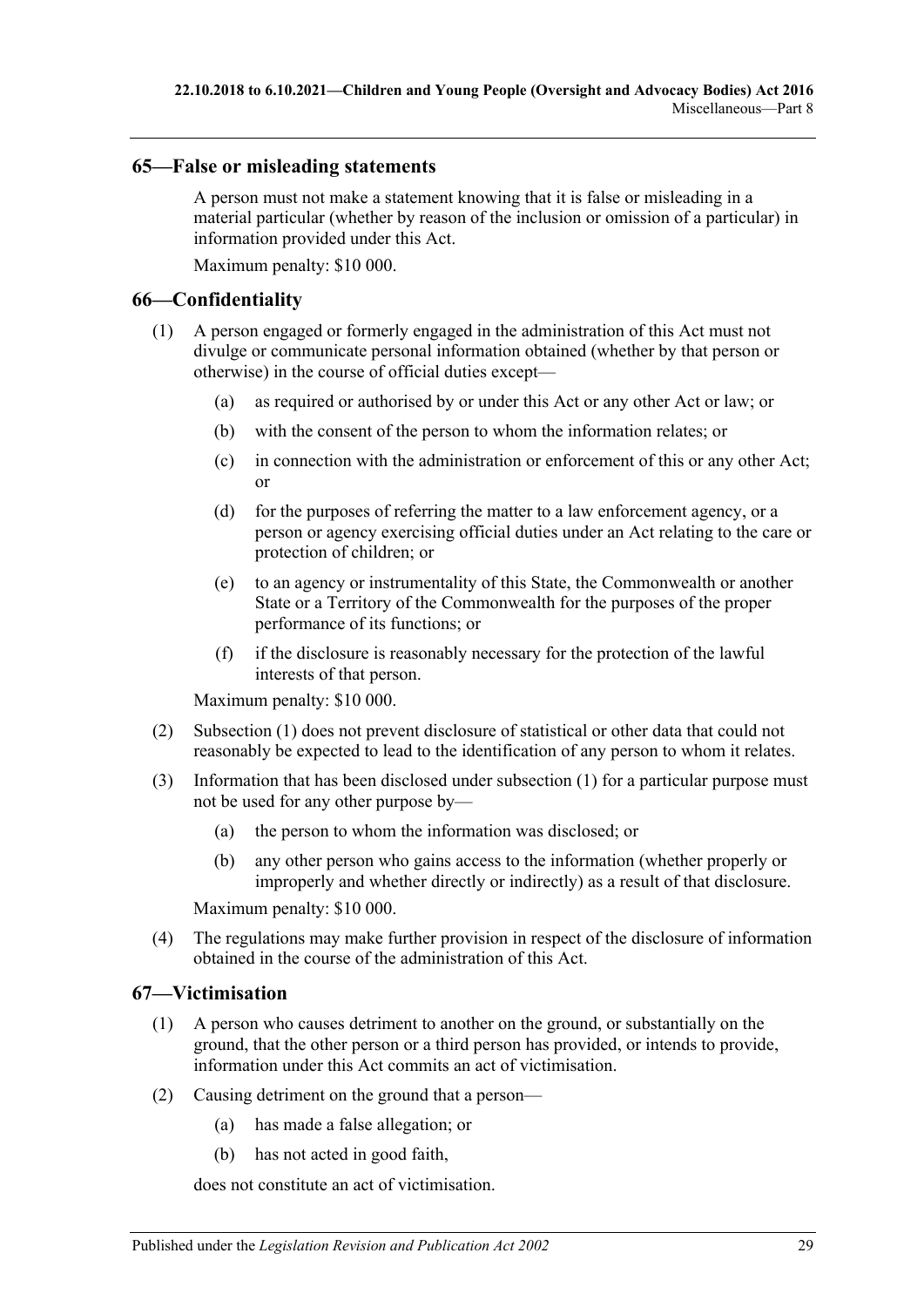- (3) An act of victimisation under this Act may be dealt with—
	- (a) as a tort; or
	- (b) as if it were an act of victimisation under the *[Equal Opportunity Act](http://www.legislation.sa.gov.au/index.aspx?action=legref&type=act&legtitle=Equal%20Opportunity%20Act%201984) 1984*,

but, if the victim commences proceedings in a court seeking a remedy in tort, the victim cannot subsequently lodge a complaint under the *[Equal Opportunity Act](http://www.legislation.sa.gov.au/index.aspx?action=legref&type=act&legtitle=Equal%20Opportunity%20Act%201984) 1984* and, conversely, if the victim lodges a complaint under that Act, the victim cannot subsequently commence proceedings in a court seeking a remedy in tort.

- (4) If a complaint alleging an act of victimisation under this Act has been lodged with the Commissioner for Equal Opportunity and the Commissioner is of the opinion that the subject matter of the complaint has already been adequately dealt with by a competent authority, the Commissioner may decline to act on the complaint or to proceed further with action on the complaint.
- (5) In proceedings against a person seeking a remedy in tort for an act of victimisation committed by an employee or agent of the person, it is a defence to prove that the person exercised all reasonable diligence to ensure that the employee or agent would not commit an act of victimisation.
- <span id="page-29-1"></span>(6) A person who personally commits an act of victimisation under this Act is guilty of an offence.

Maximum penalty: \$10 000.

- (7) Proceedings for an offence against [subsection](#page-29-1) (6) may only be commenced by a police officer or a person approved by either the Commissioner of Police or the Director of Public Prosecutions.
- (8) In this section—

*detriment* includes—

- (a) injury, damage or loss; or
- (b) intimidation or harassment; or
- (c) discrimination, disadvantage or adverse treatment in relation to a person's employment; or
- (d) threats of reprisal.

#### <span id="page-29-0"></span>**68—Protections, privileges and immunities**

- (1) No liability attaches to the Commissioner, the Guardian, a member of the Committee, a member of the Council or any other person for any act or omission in good faith in the exercise or purported exercise of powers or functions under this or any other Act.
- (2) Nothing in this Act affects the privileges, immunities or powers of the Legislative Council or House of Assembly or their committees or members.
- (3) Nothing in this Act affects any rule or principle of law relating to—
	- (a) legal professional privilege; or
	- (b) "without prejudice" privilege; or
	- (c) public interest immunity.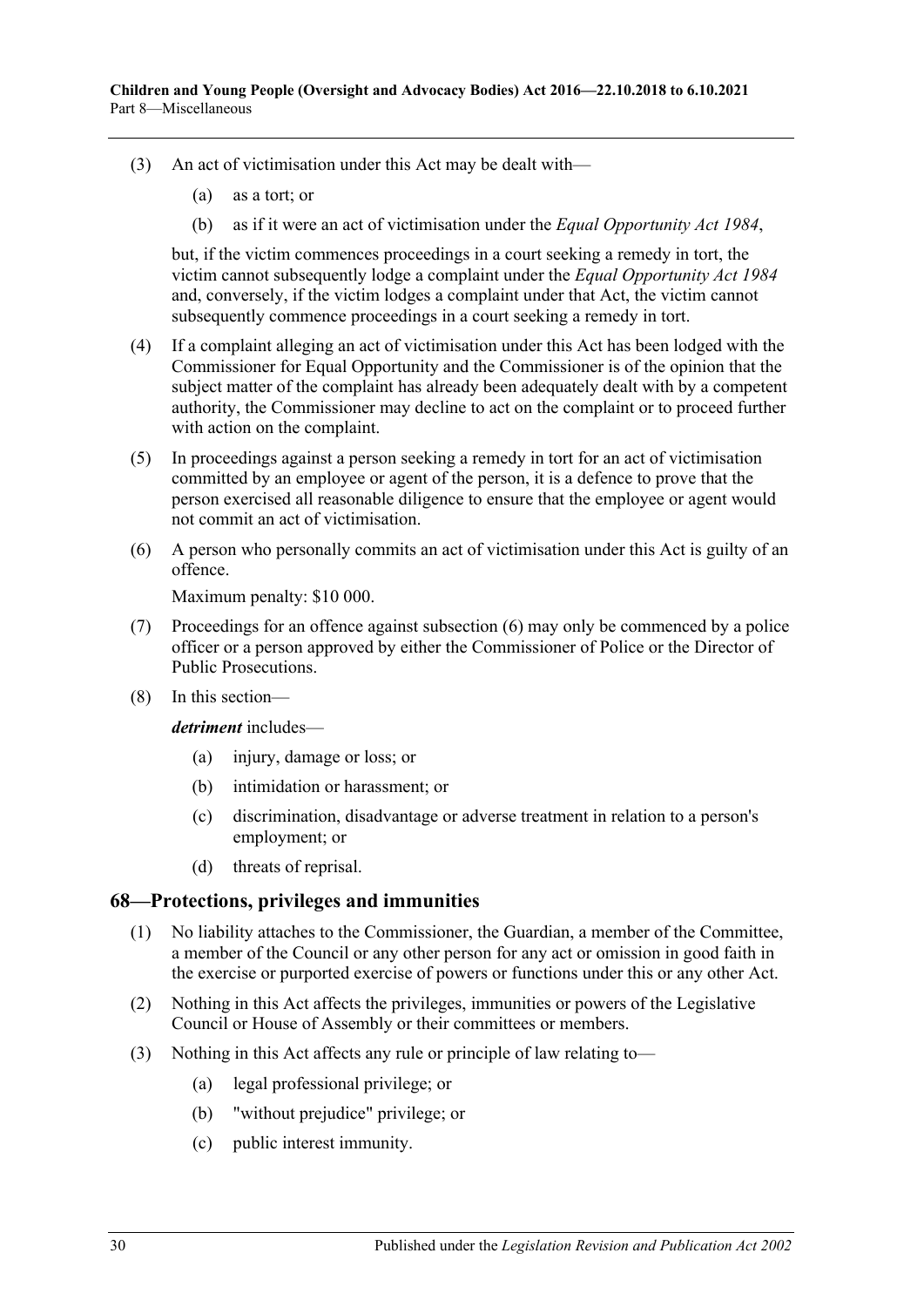- (4) A person is excused from answering a question or producing a document or other material in connection with an inquiry if the person could not be compelled to answer the question or produce the document or material in proceedings in the Supreme Court.
- (5) The Commissioner has, in connection with an inquiry under [section](#page-7-3) 15, the same protection, privileges and immunities as a Judge of the Supreme Court.
- (6) A person who provides information or a document to an inquiry under this Act has the same protection, privileges and immunities as a witness in proceedings before the Supreme Court.
- (7) A legal practitioner who represents a person in connection with an inquiry under this Act has the same protection, privileges, immunities and obligations as counsel involved in proceedings before the Supreme Court.
- (8) A person who does anything in accordance with this Act, or as required or authorised by or under this Act, cannot by so doing be held to have breached any code of professional etiquette or ethics, or to have departed from any acceptable form of professional conduct.

### <span id="page-30-2"></span><span id="page-30-0"></span>**69—Service**

- (1) Subject to this Act, a notice or document required or authorised to be given to a person for the purposes of this Act may—
	- (a) be given to the person personally; or
	- (b) be posted in an envelope addressed to the person at the person's last known residential, business or (in the case of a corporation) registered address; or
	- (c) be left for the person at the person's last known residential, business or (in the case of a corporation) registered address with someone apparently over the age of 16 years; or
	- (d) be transmitted by fax or email to a fax number or email address provided by the person (in which case the notice or document will be taken to have been given or served at the time of transmission).
- (2) Without limiting the effect of [subsection](#page-30-2) (1), a notice or other document required or authorised to be given or sent to, or served on, a person for the purposes of this Act may, if the person is a company or registered body within the meaning of the *Corporations Act 2001* of the Commonwealth, be served on the person in accordance with that Act.

#### <span id="page-30-3"></span><span id="page-30-1"></span>**70—Review of Act**

- (1) The Minister must cause a review of the operation of this Act to be conducted and a report on the review to be prepared and submitted to the Minister.
- (2) The review and the report must be completed before the third anniversary of the commencement of this Act.
- (3) The Minister must cause a copy of the report submitted under [subsection](#page-30-3) (1) to be laid before both Houses of Parliament within 6 sitting days after receiving the report.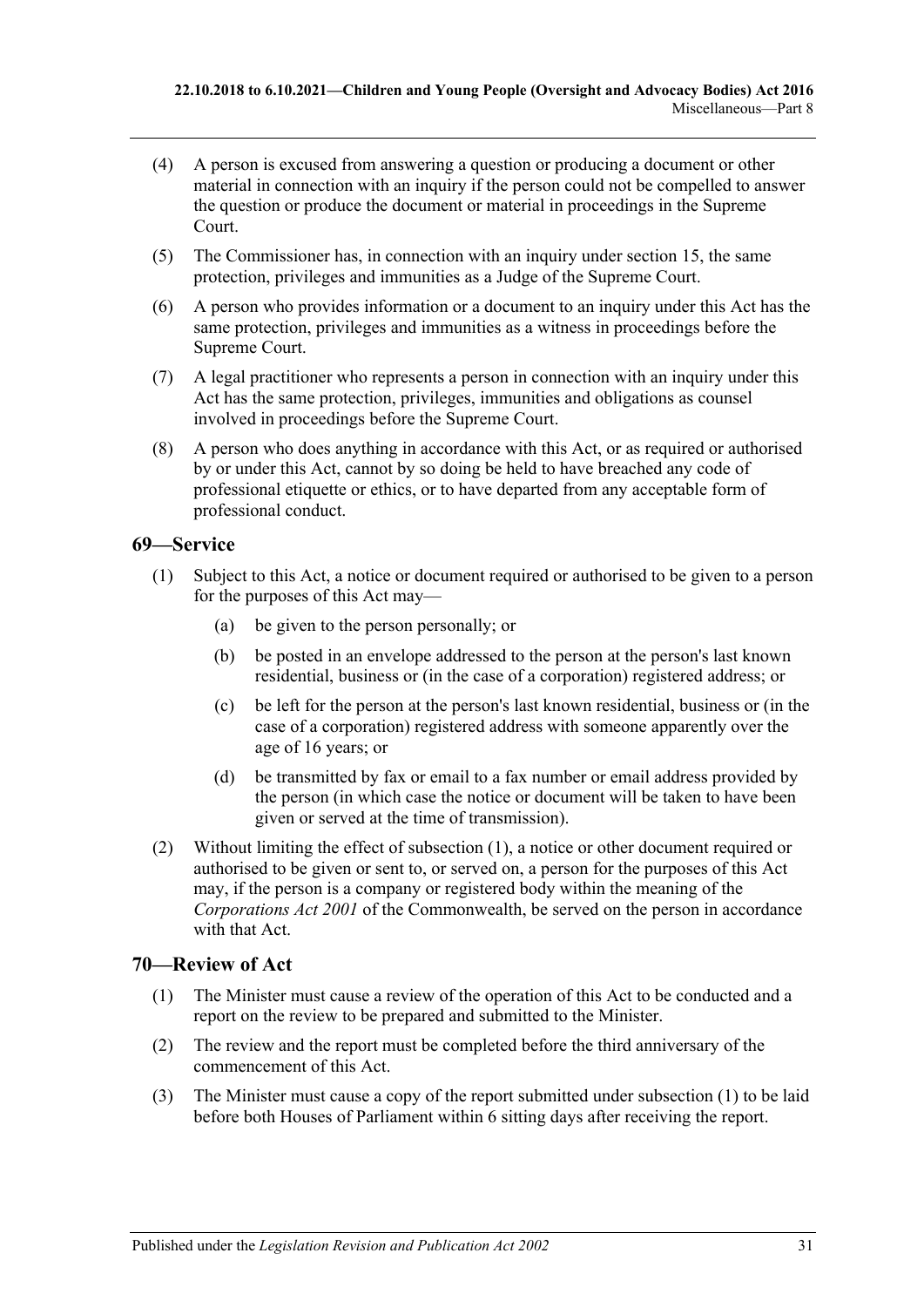### <span id="page-31-3"></span><span id="page-31-0"></span>**71—Regulations**

- (1) The Governor may make such regulations as are contemplated by, or necessary or expedient for the purposes of, this Act.
- (2) Without limiting the generality of [subsection](#page-31-3) (1), the regulations may provide for—
	- (a) the exemption of a person, or a class of persons, from the operation of a specified provision or provisions of this Act; and
	- (b) fees in respect of any matter under this Act and their payment, recovery or waiver; and
	- (c) fines, not exceeding \$10 000, for offences against the regulations; and
	- (d) facilitation of proof of the commission of offences against the regulations.
- (3) The regulations may—
	- (a) be of general or limited application; and
	- (b) make different provision according to the matters or circumstances to which they are expressed to apply; and
	- (c) make provisions of a saving or transitional nature; and
	- (d) provide that a matter or thing in respect of which regulations may be made is to be determined according to the discretion of a specified person or body; and
	- (e) apply or incorporate, wholly or partially and with or without modification, a code, standard, policy or other document prepared or published by the Minister or another specified person or body.
- (4) If a code, standard or other document is referred to or incorporated in the regulations—
	- (a) a copy of the code, standard or other document must be kept available for public inspection, without charge and during ordinary office hours, at an office or offices specified in the regulations; and
	- (b) evidence of the contents of the code, standard or other document may be given in any legal proceedings by production of a document apparently certified by the Minister to be a true copy of the code, standard or other document.

# <span id="page-31-1"></span>**Schedule 1—Transitional provisions**

## **Part 6—Transitional provisions**

#### <span id="page-31-2"></span>**12—Guardian for Children and Young People**

- (1) The person who, immediately before the commencement of clause 2 of this Schedule, was the Guardian for Children and Young Persons under the *[Children's Protection](http://www.legislation.sa.gov.au/index.aspx?action=legref&type=act&legtitle=Childrens%20Protection%20Act%201993)  Act [1993](http://www.legislation.sa.gov.au/index.aspx?action=legref&type=act&legtitle=Childrens%20Protection%20Act%201993)* will continue as the Guardian for Children and Young People as if he or she were appointed under [Part](#page-10-4) 3 of this Act.
- (2) The appointment will be taken to be subject to any terms, conditions or limitations applicable to the Guardian for Children and Young Persons immediately before the commencement of clause 2 of this Schedule.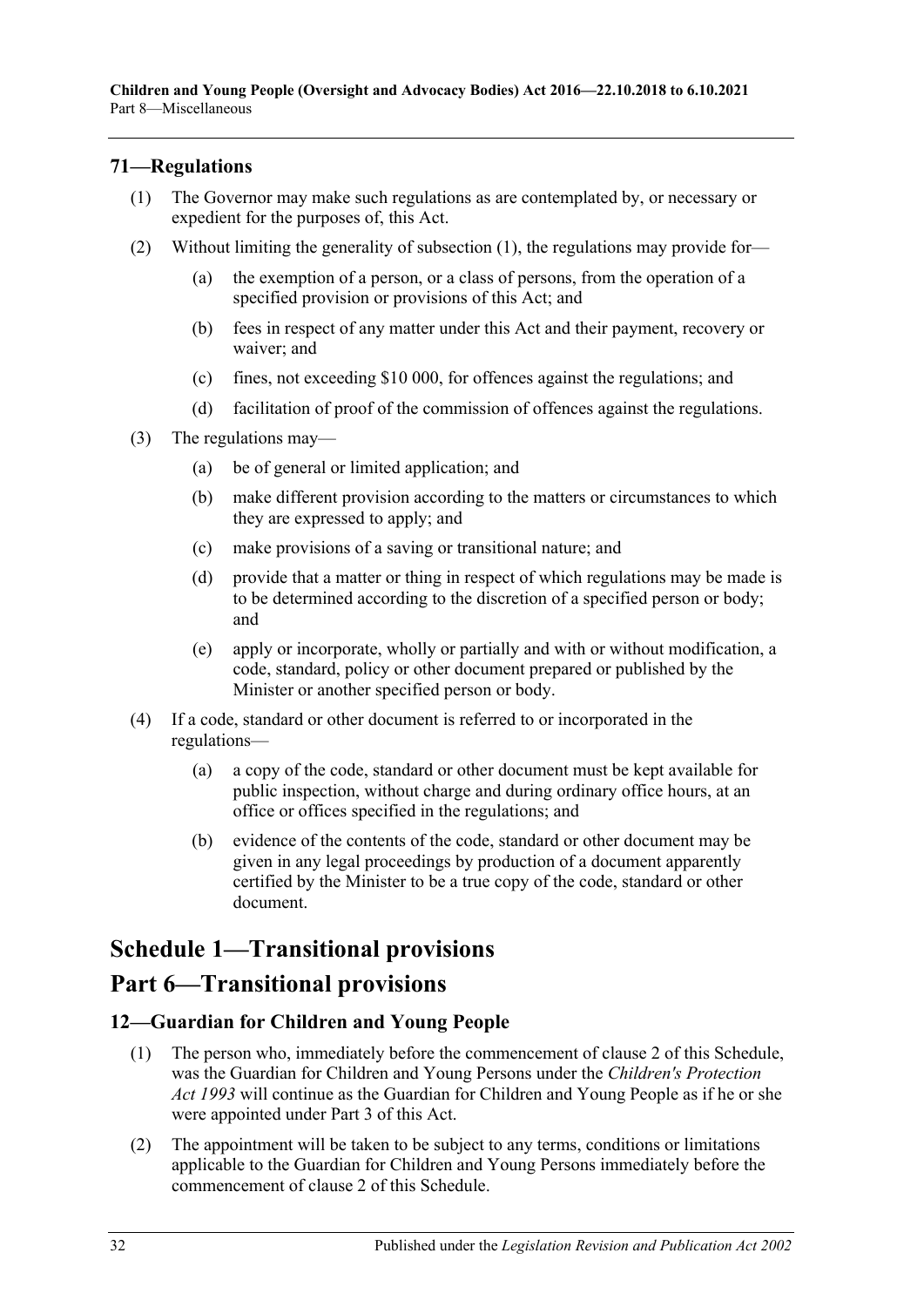# <span id="page-32-0"></span>**Legislative history**

## **Notes**

- Amendments of this version that are uncommenced are not incorporated into the text.
- Please note—References in the legislation to other legislation or instruments or to titles of bodies or offices are not automatically updated as part of the program for the revision and publication of legislation and therefore may be obsolete.
- Earlier versions of this Act (historical versions) are listed at the end of the legislative history.
- For further information relating to the Act and subordinate legislation made under the Act see the Index of South Australian Statutes or www.legislation.sa.gov.au.

## **Legislation amended by principal Act**

The *Children and Young People (Oversight and Advocacy Bodies) Act 2016* amended the following:

*Children's Protection Act 1993 Freedom of Information Act 1991 Health and Community Services Complaints Act 2004 Ombudsman Act 1972*

## **Principal Act and amendments**

New entries appear in bold.

| Year                      | N <sub>o</sub> | Title                                                                                                                                            | Assent     | Commencement                                                                                                                                                                 |  |  |  |
|---------------------------|----------------|--------------------------------------------------------------------------------------------------------------------------------------------------|------------|------------------------------------------------------------------------------------------------------------------------------------------------------------------------------|--|--|--|
| 2016                      | 48             | Children and Young People<br>(Oversight and Advocacy Bodies)<br>Act 2016                                                                         | 27.10.2016 | 10.11.2016 ( <i>Gazette 10.11.2016 p4391</i> )<br>except ss 4, 5, Pt 2 Divs 2 & 3, Pts $3-7$ ,<br>ss 64, 65, 67, 69, 70 $\&$<br>Sch 1-18.12.2017 (Gazette 5.12.2017<br>p4840 |  |  |  |
| 2017                      | 64             | <b>Children's Protection Law Reform</b><br>(Transitional Arrangements and<br><b>Related Amendments) Act 2017</b>                                 | 12.12.2017 | Pt 3 (ss 18 to 21) & Pt 9<br>$(s 46)$ —19.12.2017; Pt 9 (ss 47,<br>48)-22.10.2018 (Gazette 19.12.2017<br><i>p5119</i> )                                                      |  |  |  |
| 2021                      | 35             | Children and Young People<br>(Oversight and Advocacy Bodies)<br>(Commissioner for Aboriginal<br>Children and Young People)<br>Amendment Act 2021 | 30.9.2021  | Pt 2 (ss 4 to 41)—uncommenced                                                                                                                                                |  |  |  |
| <b>Provisions amended</b> |                |                                                                                                                                                  |            |                                                                                                                                                                              |  |  |  |

New entries appear in bold.

| D<br>$\mathbf{v}$<br>24.04.04 | VAL.<br>10W<br>lcu | . …<br>'ncer<br>тнен<br>.<br>. |
|-------------------------------|--------------------|--------------------------------|
| $\mathbf{D}$                  |                    |                                |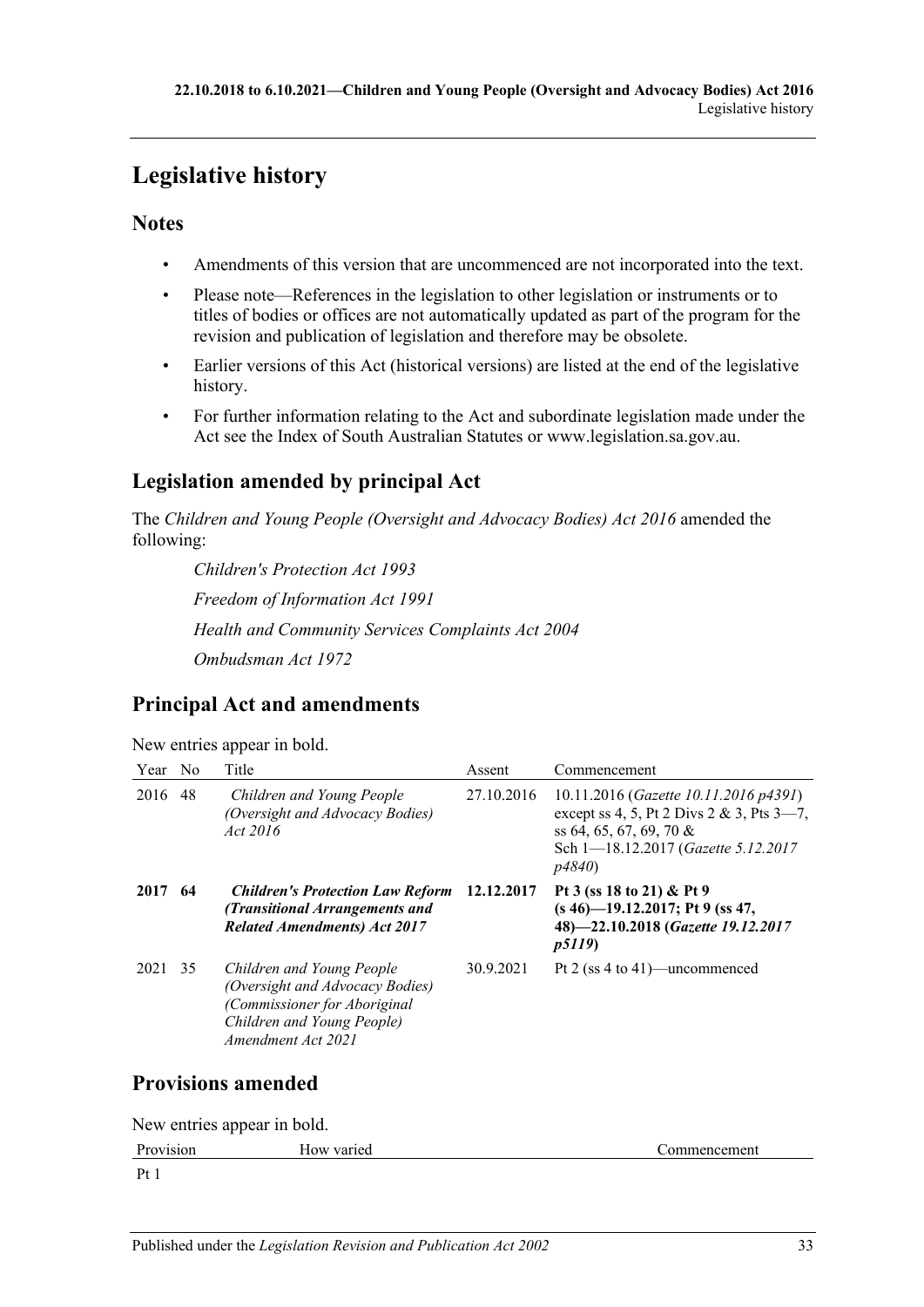| s <sub>2</sub>         | omitted under Legislation Revision and<br>Publication Act 2002 | 19.12.2017 |
|------------------------|----------------------------------------------------------------|------------|
| Pt 2                   |                                                                |            |
| $s$ 13A                | inserted by $64/2017$ s 46                                     | 19.12.2017 |
| Pt <sub>3</sub>        |                                                                |            |
| s <sub>26</sub>        |                                                                |            |
| $s \; 26(1)$           | amended by $64/2017$ s $47(1)$ — $(4)$                         | 22.10.2018 |
| $s \; 26(2)$           | amended by 64/2017 s 47(5)                                     | 22.10.2018 |
| $s \; 26(4)$           |                                                                |            |
| alternative care       | amended by 64/2017 s 47(6)                                     | 22.10.2018 |
| <b>Chief Executive</b> | inserted by $64/2017$ s $47(7)$                                | 22.10.2018 |
| Pt 4                   |                                                                |            |
| s 37                   |                                                                |            |
| $s \, 37(3)$           | amended by 64/2017 s 48                                        | 22.10.2018 |
| Sch 1                  |                                                                |            |
| Pts $1-5$              | omitted under Legislation Revision and<br>Publication Act 2002 | 19.12.2017 |

**Children and Young People (Oversight and Advocacy Bodies) Act 2016—22.10.2018 to 6.10.2021** Legislative history

## **Transitional etc provisions associated with Act or amendments**

## *Children's Protection Law Reform (Transitional Arrangements and Related Amendments) Act 2017, Pt 3—Transitional provisions relating to Children and Young People (Oversight and Advocacy Bodies) Act 2016*

#### **18—Interpretation**

Unless the contrary intention appears, a term or phrase used in this Part that is defined in the *[Children and Young People \(Oversight and Advocacy Bodies\) Act](http://www.legislation.sa.gov.au/index.aspx?action=legref&type=act&legtitle=Children%20and%20Young%20People%20(Oversight%20and%20Advocacy%20Bodies)%20Act%202016) 2016* has the same meaning as in that Act.

#### **19—Expiry of Part**

This Part will expire on the day that the transitional period ends.

### **20—Continuation of members of Child Death and Serious Injury Review Committee**

- (1) Subject to the *[Children and Young People \(Oversight and Advocacy Bodies\) Act](http://www.legislation.sa.gov.au/index.aspx?action=legref&type=act&legtitle=Children%20and%20Young%20People%20(Oversight%20and%20Advocacy%20Bodies)%20Act%202016) 2016*, the appointment of a member of the Child Death and Serious Injury Review Committee under the *[Children's Protection Act](http://www.legislation.sa.gov.au/index.aspx?action=legref&type=act&legtitle=Childrens%20Protection%20Act%201993) 1993* holding office immediately before the commencement of this section will continue for the remainder of their term of office (and the appointment will, for the purposes of the *[Children and Young](http://www.legislation.sa.gov.au/index.aspx?action=legref&type=act&legtitle=Children%20and%20Young%20People%20(Oversight%20and%20Advocacy%20Bodies)%20Act%202016)  [People \(Oversight and Advocacy Bodies\) Act](http://www.legislation.sa.gov.au/index.aspx?action=legref&type=act&legtitle=Children%20and%20Young%20People%20(Oversight%20and%20Advocacy%20Bodies)%20Act%202016) 2016*, be taken to be an appointment by the Minister under section 30 of that Act).
- (2) An appointment continued under this section will be taken to be subject to any terms, conditions or limitations applicable to the appointment immediately before the commencement of this section.